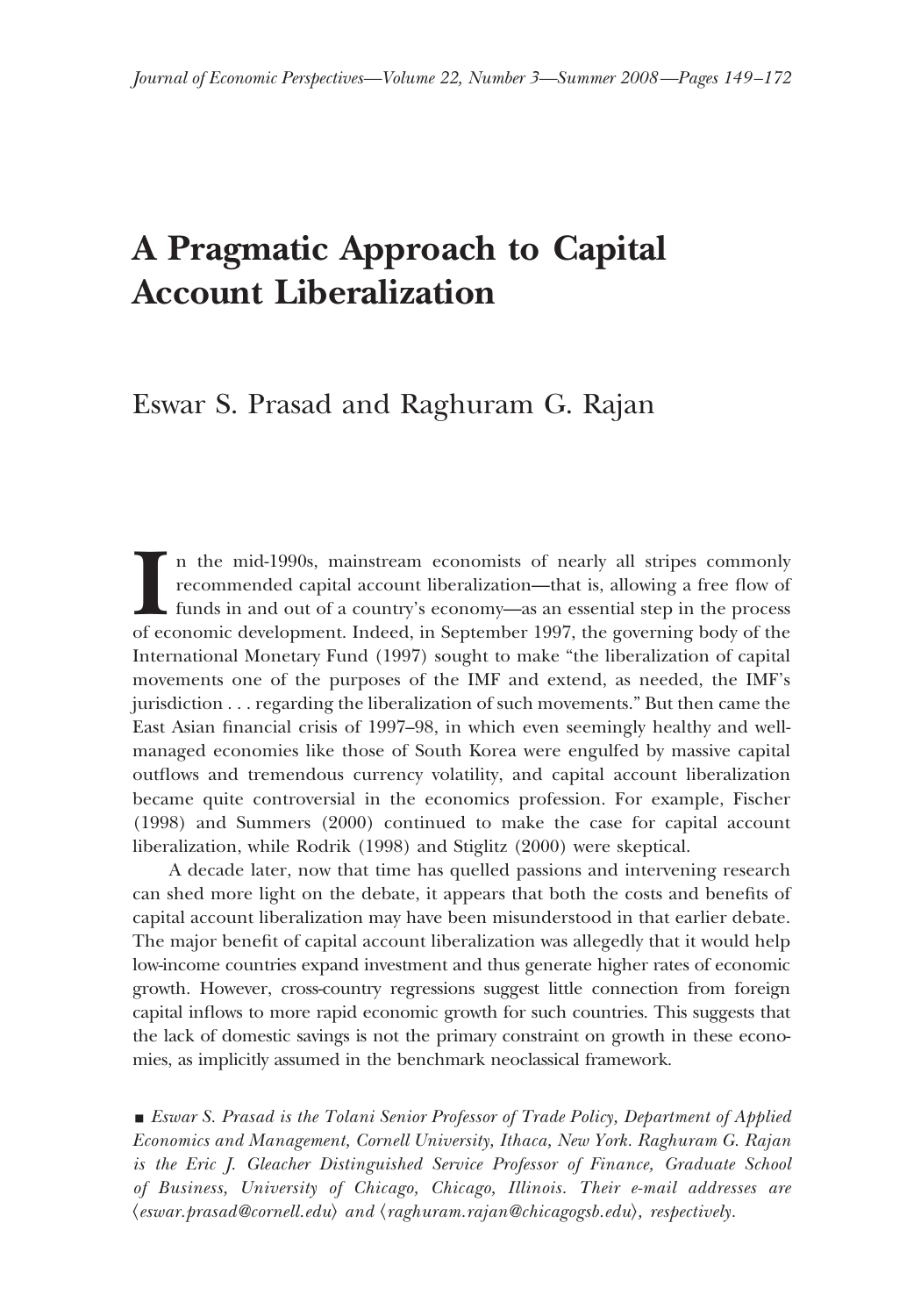So is openness to capital flows irrelevant? Probably not! The debate is refocusing on a different set of benefits, primarily the indirect or "collateral" benefits that accrue to a country's governance and institutions when it opens up to cross-border capital flows. It is also looking at some other costs, primarily the real exchange rate overvaluation and loss of competitiveness that can occur when foreign capital floods in, rather than the more traditional risks of "sudden stops" and capital flow reversals, when foreign (and domestic) investors take fright and head for the exits.

But if the benefits of capital account liberalization are large, why don't we see them in cross-country regressions of growth against net foreign financing? One explanation could be that there are threshold levels of institutional development only above which the benefits exceed the costs. This hypothesis could explain why the correlation between growth and the use of foreign capital is strongly positive for industrial countries but not for low-income countries. A related explanation is that the collateral benefits of openness to foreign capital are greater at higher levels of development, while the associated costs and risks are greater at lower levels of development. Another hypothesis is that crude quantity-based measures of the use of foreign finance, such as the current account deficit or gross inflows, may not accurately capture the influence of foreign capital. These explanations are not mutually exclusive.

Countries that might be close to, but still below, the undoubtedly difficult-todefine institutional threshold for gaining the benefits of capital account liberalization can thus face a Catch-22 situation. On one hand, the country's institutions will probably improve with greater openness to financial flows, allowing the country eventually to secure net gains from openness; on the other hand, greater openness to financial flows may expose the country to significant immediate costs. In this setting, a pragmatic approach would call for opening up capital account liberalization further when costs are likely to be lower and attempting to take steps to reduce the costs even further.

All this assumes that policymakers have the luxury of being able to decide when to increase or decrease their economy's openness to capital flows. But increasingly, they may not have much option. The enormous expansion in trade around the world offers a conduit for disguising capital account transactions—for example, through under-invoicing and over-invoicing—which inevitably will result in the further de facto opening of the capital account. Open capital accounts are a looming reality in virtually every country, irrespective of the formal capital control regime in place. In this situation, policymakers in emerging market economies should see their job as how to manage the speed and scope of capital account liberalization, not whether to liberalize at all.

## **Challenges to the Conventional Story of International Financial Integration**

The conventional view about international financial integration is that it should enable capital to flow from high-income countries, with relatively high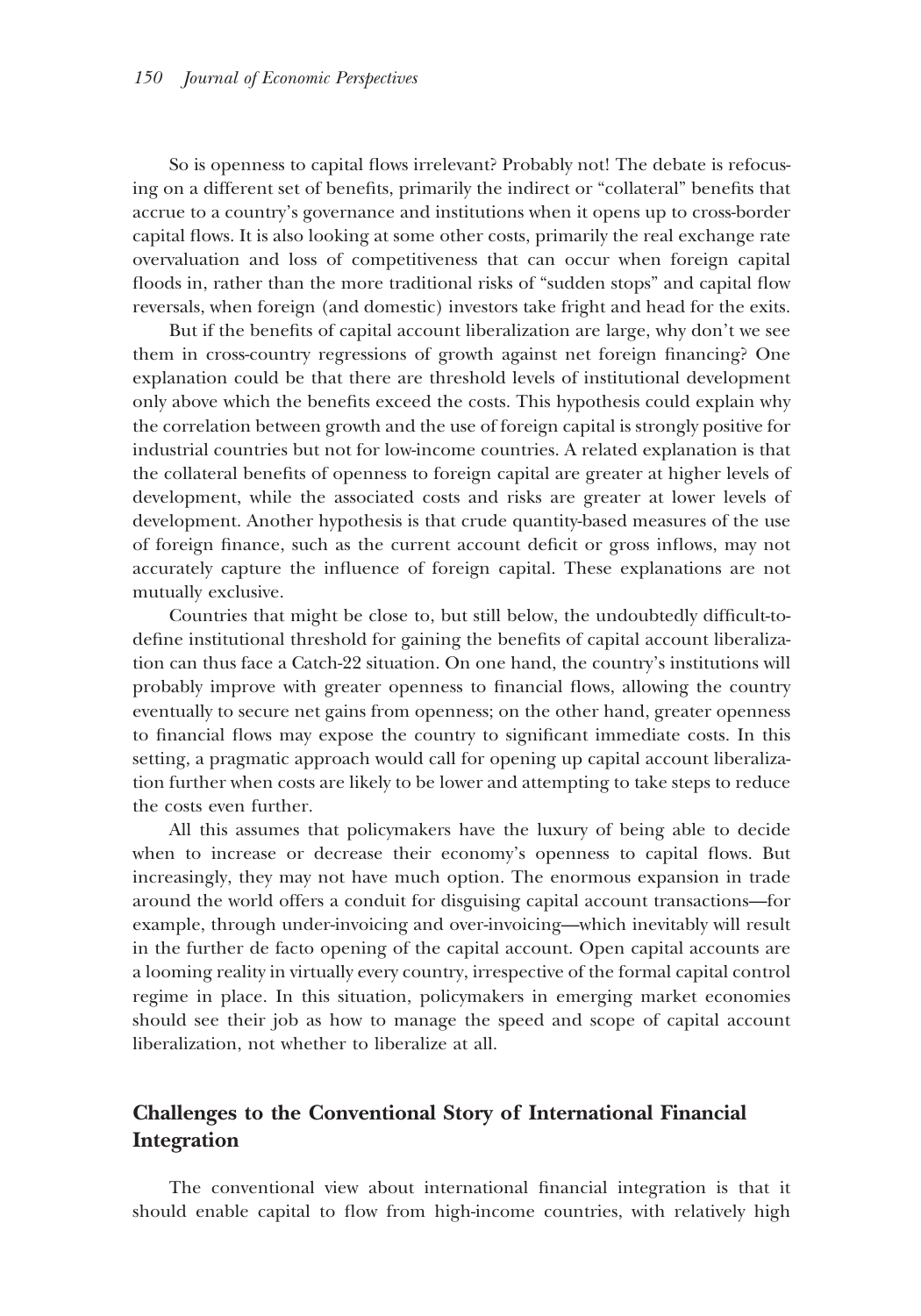capital–labor ratios, to low-income countries with lower capital–labor ratios (Lucas, 1990). If investment in poor countries is constrained by the low level of domestic saving, access to foreign capital should boost their growth—and it would also allow residents of richer countries to get higher returns on their savings invested abroad. However, this conventional story has a variety of shortcomings. Let us start by discussing foreign capital inflows.

#### **Missing Links from Capital Inflows to Growth**

Many economists believe that productivity growth, rather than just accumulation of inputs, is the main determinant of long-term growth (for example, Solow, 1956; Hall and Jones, 1999). A corollary is that foreign capital inflows by themselves should only have temporary effects on growth. Gourinchas and Jeanne (2006) use calibrations of a parameterized general equilibrium model to argue that the effects on economic growth of opening up to capital inflows are likely to be small precisely because productivity growth is the main determinant of long-term growth. Similarly, Henry (2006) points out that the benefits of equity market liberalizations on investment and output growth are likely to be of short duration, unless the resulting financial market development fundamentally changes productivity growth. Of course, for countries with very low levels of investment, the period of adjustment to higher levels of factor inputs could be several decades long. Hence, it is reasonable to expect positive correlations between capital flows, investment, and growth over shorter time spans, even if the long-run correlation is zero.

However, empirical studies using macroeconomic data typically do not find that inflows of foreign capital have spurred growth in developing countries. For example, Aizenman, Pinto, and Radziwill (2004) find that developing countries with higher self-financing ratios (share of domestic investment accounted for by domestic savings) turn in better growth performances on average. In Prasad, Rajan, and Subramanian (2007), we document that nonindustrial countries that have relied less on foreign finance—that is, countries that have run smaller current account deficits or even run current account surpluses—have not grown slower (and, in many cases, have grown faster) over the last three decades than those more reliant on external capital. Kose, Prasad, Rogoff, and Wei (2006) conclude from a more extensive survey that there is little evidence that financial integration has a robust positive correlation with GDP growth.<sup>1</sup>

Moreover, Lucas (1990) noted that capital flows from industrial to developing countries were much smaller than the levels predicted by the conventional story of capital flows between countries with differing capital–labor ratios. During the first decade of the twenty-first century, the "Lucas paradox" has intensified as emerging market economies have, on net, been *exporting* capital to richer industrial economies, mostly in the form of accumulation of foreign exchange reserves, which are

<sup>&</sup>lt;sup>1</sup> Some recent studies based on data over longer time spans and using finer measures of financial integration have turned up more positive evidence of the benefits of financial integration; for example, see Quinn and Toyoda (forthcoming) and Bekaert, Harvey and Lundblad (2005). But these scattered pieces of positive evidence are far from conclusive.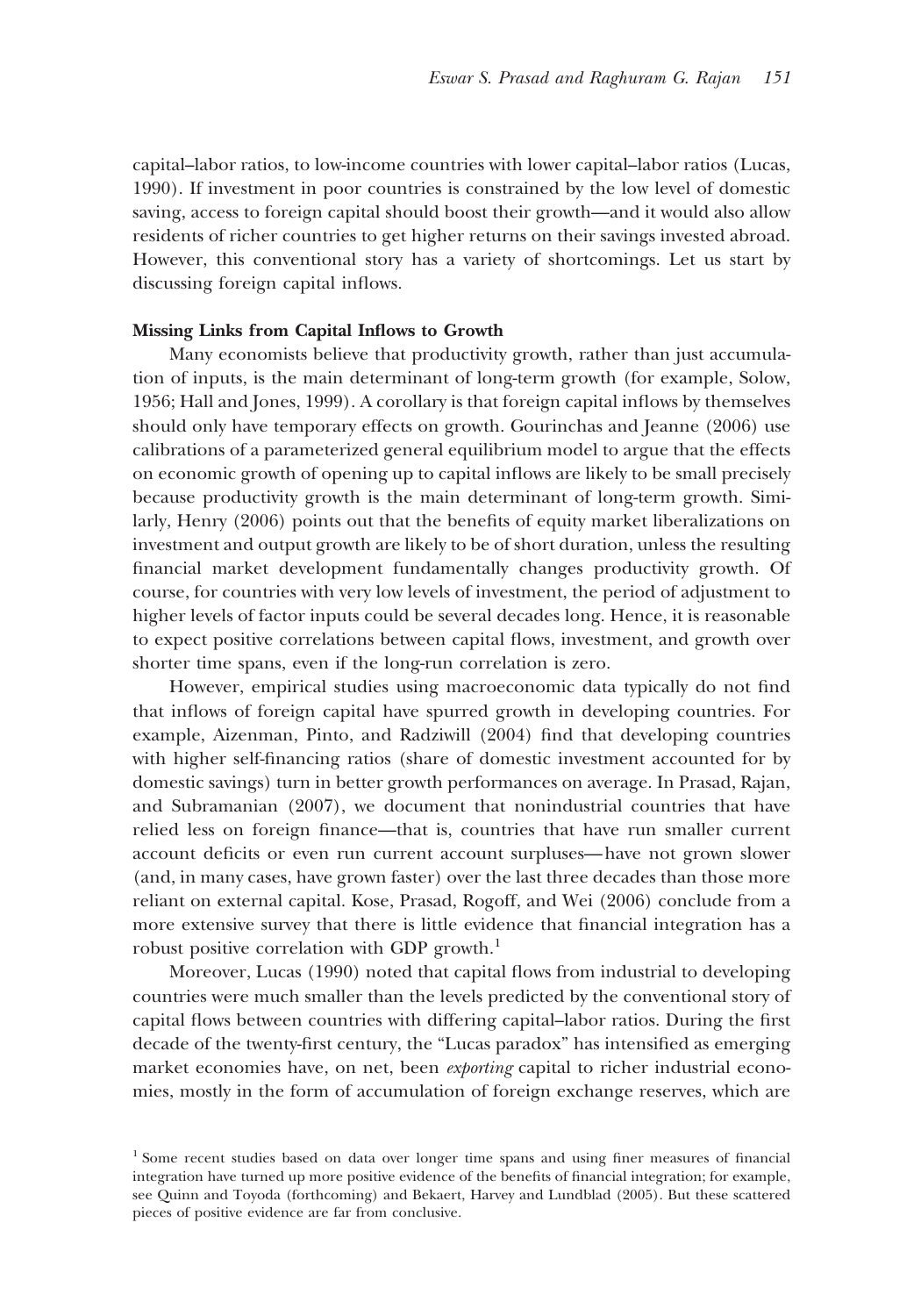largely invested in industrial country government bonds. These "uphill flows" of capital have had no discernible adverse impact on the growth of developing economies, which suggests that the paucity of resources for investment is not the key constraint to growth in these economies.

One possible explanation is that perhaps low-income countries are not primarily "savings-constrained" but the profitability of the investment opportunities they offer is very limited. This situation might arise because many low-income countries lack institutions protecting property rights (so private investment, if profitable, risks expropriation) or because their financial system is underdeveloped so investor rights are not protected (Alfaro, Kalemli-Ozcan, and Volosovych, 2007). In these economies where the lack of important domestic institutions constrains investment, Rodrik and Subramanian (2008) argue foreign capital inflows may be disproportionately used to finance consumption, leading to an overvalued exchange rate and an even greater reduction in the profitability of investment. This argument may explain the positive correlation between foreign capital inflows and exchange rate overvaluation as well as the negative correlation between foreign capital inflows and growth that we found in Prasad, Rajan, and Subramanian (2007).

Yet this argument cannot be the entire story. What about countries like China or India that are experiencing investment booms? Why are they not big users of foreign capital? One possibility is that the very improvement in domestic institutions that enhances investment opportunities also enhances incentives for domestic households to save (or keep their savings in the country). Indeed, the improvement in domestic savings may be a better proxy for the true improvement in the quality of institutions and hence investment opportunities. So countries that invest more but are able to finance more of it with domestic savings grow faster, as we found in Prasad, Rajan, and Subramanian (2007), but this pattern may have nothing to do with whether foreign capital is bad for growth and everything to do with the quality of investment opportunities in countries that finance more through domestic savings.

In sum, there is little evidence that low-income countries have a tremendous gap between domestic investment and savings that holds back growth—a gap that can be plugged by foreign capital, as the traditional literature would suggest. Some countries simply don't have good investment opportunities (and the factors that depress investment may depress domestic savings even further, forcing these countries to rely on foreign capital), while those that have investment opportunities may also be able to generate adequate domestic savings. But what then are the benefits of financial openness more generally and foreign capital inflows specifically?

#### **Collateral Benefits and Institution Building from Financial Liberalization**

Openness to capital flows can expose a country's financial sector to competition, spur improvements in domestic corporate governance as foreign investors demand the same standards locally that they are used to at home, and impose discipline on macroeconomic policies and the government more generally. So even if foreign capital is not needed for financing, it may be that financial openness (to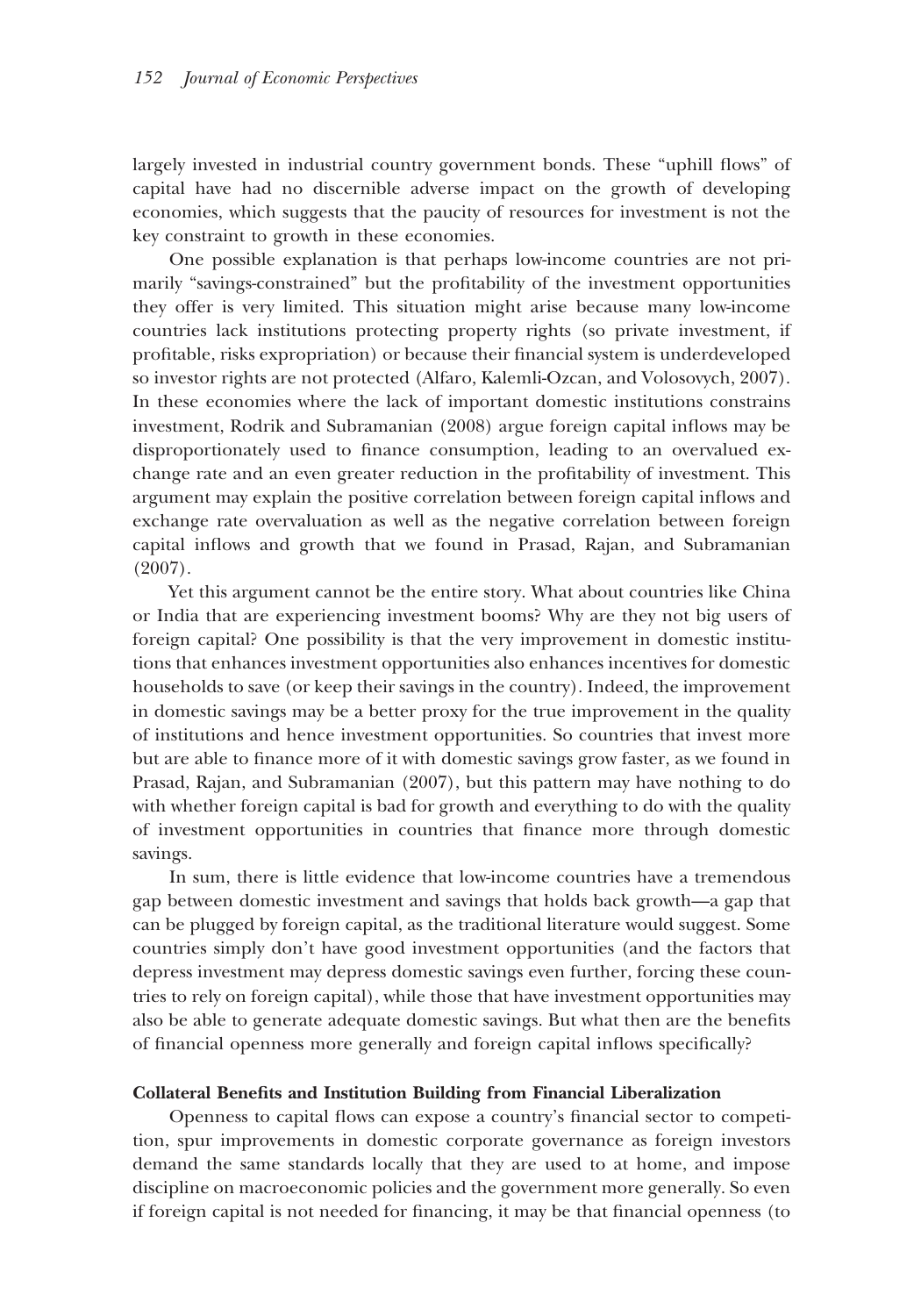both inflows and outflows) creates "collateral benefits" (Kose, Prasad, Rogoff, and Wei, 2006) such as domestic financial sector development (also see Rajan and Zingales, 2003a), which could enhance growth in total factor productivity.

For instance, international financial flows serve as an important catalyst for domestic financial market development, as reflected in both straightforward measures of the size of the banking sector and equity markets as well as broader concepts of financial market development, including supervision and regulation (see the survey by Mishkin, 2006). Foreign bank presence is associated with improvements in the quality of financial services and the efficiency of financial intermediation (Claessens, Demirgüç-Kunt, and Huizinga, 2001; Levine, 2001; Clarke, Cull, Martinez Peria, and Sanchez, 2003; Claessens and Laeven, 2004; Schmukler, 2004). Stock markets tend to become larger and more liquid after equity market liberalizations (Levine and Zervos, 1998).

Financial openness has induced a number of countries to adjust their corporate governance structures in response to foreign competition and demands from international investors (see the evidence surveyed in Gillian and Starks, 2003). Moreover, financial-sector foreign direct investment from well-regulated and wellsupervised source countries tends to support institutional development and governance in emerging markets, providing a sense of direction for the complex supervisory and regulatory challenges that developing countries face as they integrate into the world economy (Goldberg, 2004).

Other collateral benefits could include, for instance, the discipline imposed on macroeconomic policies. The logic is that financial openness acts as a commitment device since policies that result in excessive government budget deficits or high inflation could lead to foreign investors bolting for the exits at the first sign of trouble. The evidence on this point is limited, however. Tytell and Wei (2004) find that financial openness is positively correlated with lower inflation but uncorrelated with the size of budget deficits.

If indeed collateral benefits are important and they come from the possibility of two-way flows as much as from the actual inflow of foreign capital, then only looking at the effects of inflows of foreign capital may be inadequate. The effect of de jure openness—the existence or absence of formal capital controls—also needs to be examined (see, for example, Arteta, Eichengreen, and Wyplosz (2003) and Klein and Olivei (forthcoming)). The evidence here is rather mixed, in part because the information content of measures of capital controls is limited—having legal controls is one thing, enforcing them effectively is quite another. Using the sum of the stocks of foreign assets and liabilities as the measure of financial integration to capture the accumulated exposure to international capital markets also yields at best weak evidence of the growth benefits.

Also, it takes time to build institutions, to enhance market discipline, and to deepen the financial sector, which may explain why, over relatively short periods, detecting the benefits of financial globalization is difficult. Even at long horizons, it may be difficult to detect the productivity-enhancing benefits of financial globalization in empirical work if the analysis includes structural, institutional, and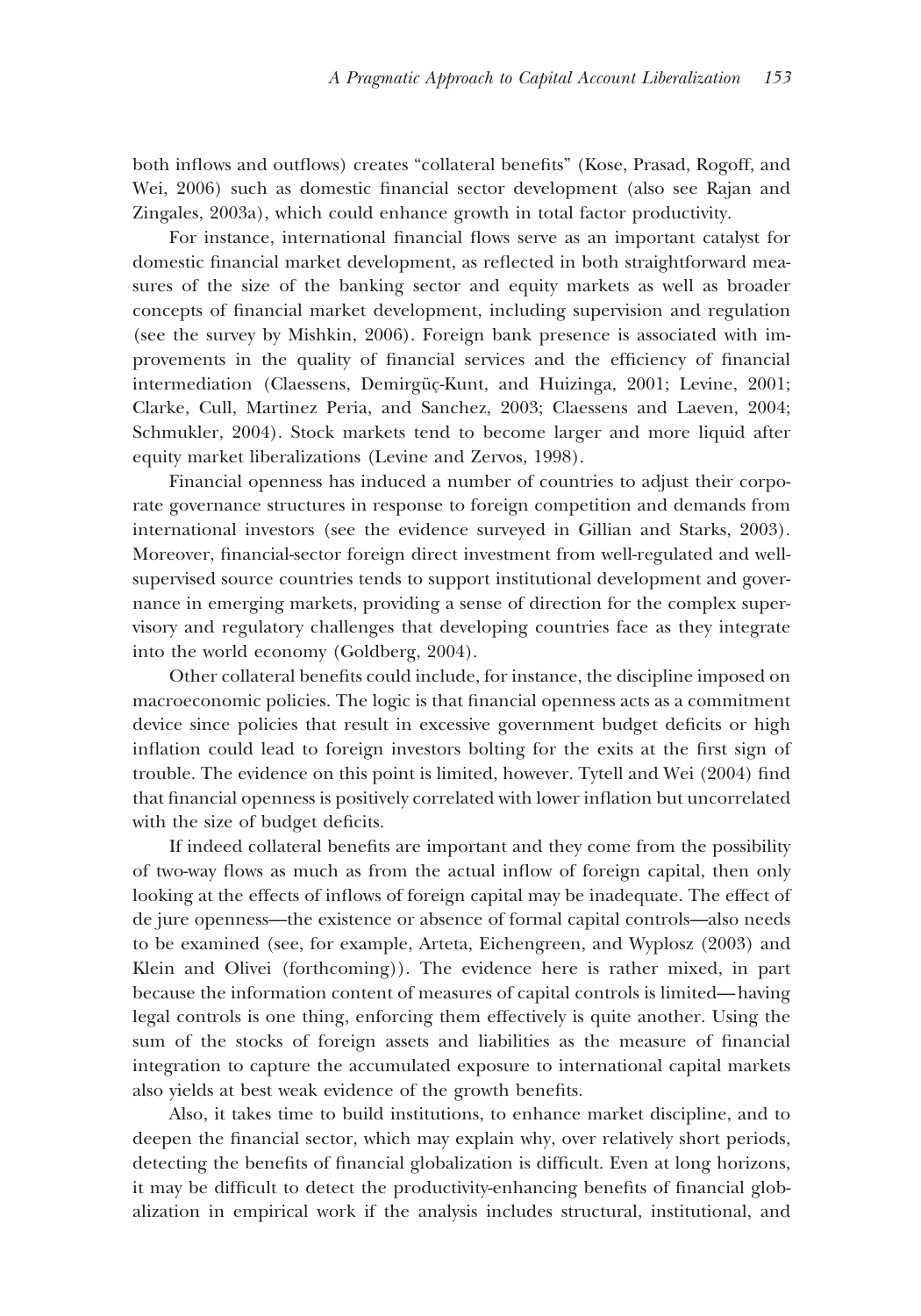macroeconomic policy variables. After all, these are the very channels through which financial integration generates growth benefits.

#### **Thresholds for Benefiting from Financial Openness**

But perhaps the biggest problem in detecting collateral benefits in long-run cross-country regressions may be that such benefits kick in only when a country is above a certain level of institutional and economic development. For instance, when property rights are unprotected or the judiciary is very weak, foreign investors may be able to do little to improve corporate governance (see Stulz, 2005). Only when a minimum threshold level of these institutions exists can arm's-length foreign investors press for better governance. It may also be that only when a country is more advanced and close to the technological frontier that the country can use the full capabilities that foreign financial know-how brings, such as the ability to discriminate between alternative sets of investment opportunities. When a country is very poor, the investments that are needed may be more obvious and potentially very profitable and attractive to foreign investors, but weak institutions may prevent the realization of the broader indirect benefits of foreign capital.

Indeed, below a certain institutional threshold, financial openness could be detrimental (see the evidence in Prasad, Rajan, and Subramanian, 2007). For example, foreign investors are often depicted as arm's-length investors who cut and run at the first sight of trouble. If this description is not entirely a caricature, a country with an inadequate regime to deal with corporate insolvencies could be hurt very badly in a panic, as fleeing foreigners bring down domestic firms.

In fact, the very nature of foreign engagement may change with improvements in a country's institutional quality—a term that encompasses quality of corporate and public governance, the legal framework, government transparency, and level of corruption. Faria and Mauro (2004) find that better institutional quality tilts a developing country's foreign inflows towards foreign direct investment and portfolio equity flows, which not only are less risky than debt flows, but also lead to more foreign involvement in corporate governance and technology transfer. Rajan and Tokatlidis (2005) suggest that countries with limited capacity to solve internal fiscal conflicts are likely to have more fragile foreign debt structures and more dollarization.

Finally, some macroeconomic structures and policies are also typically (though not always) associated with underdeveloped countries and lead to greater risks from financial openness. A rigid exchange rate regime can make a country more vulnerable to a crisis when it opens its capital markets (Obstfeld and Rogoff, 1995). A lower level of trade relative to the size of the economy increases the probability of crises associated with financial openness and increases the costs of such crises if they do occur. Thus, the recent literature strengthens the case made by the old sequencing literature for putting trade liberalization ahead of financial integration.

Some evidence suggests threshold effects for the correlation between openness and growth; that is, although greater reliance on foreign capital does not seem to be associated with growth for nonindustrial countries, it is positively associated with growth for industrial countries and, over shorter time horizons, for more advanced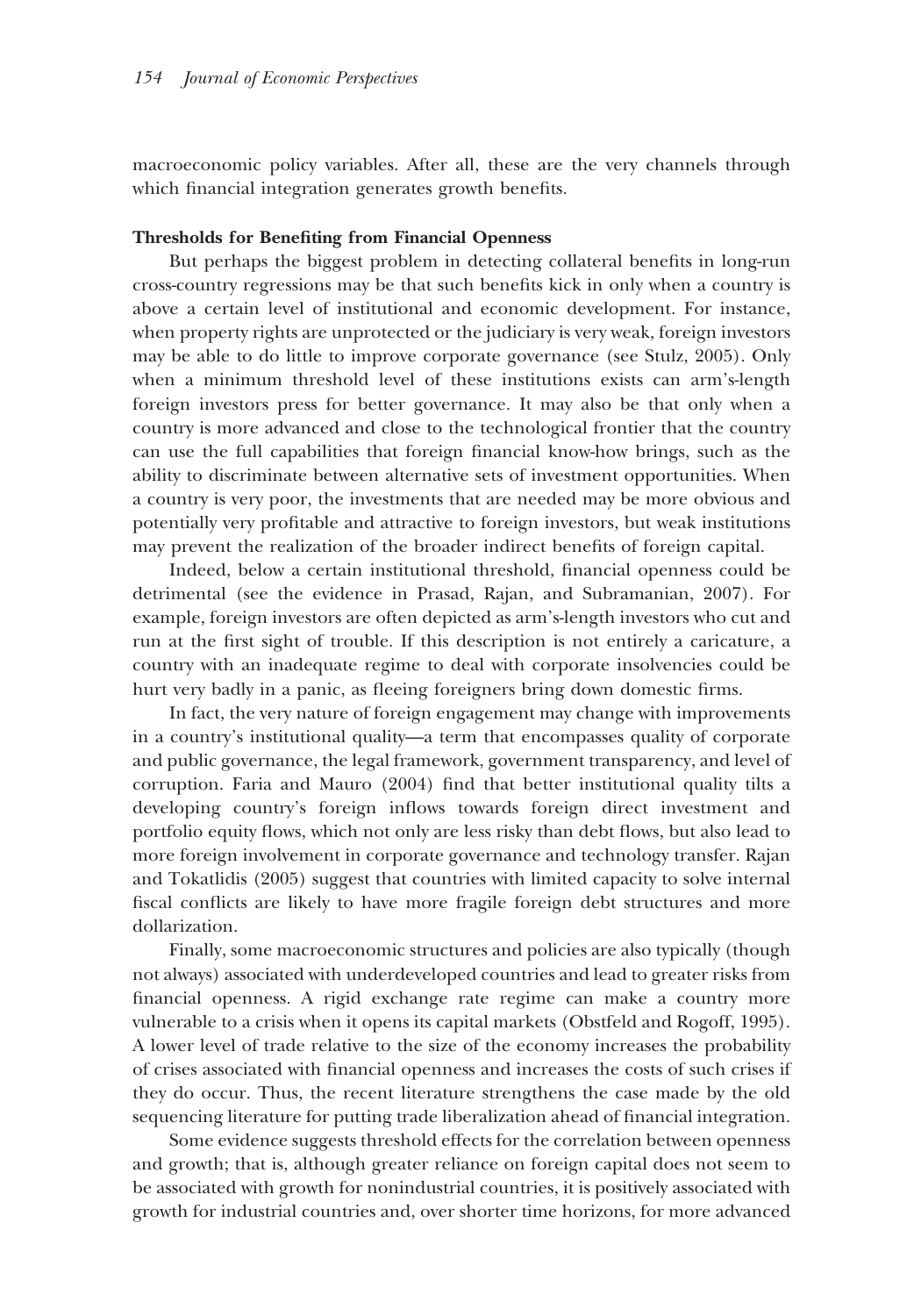transition countries also (Prasad, Rajan, and Subramanian, 2007; Abiad, Leigh, and Mody, 2007). A number of papers also suggest that financial depth or the quality of domestic institutions can affect growth benefits from capital inflows (for example, Alfaro, Chanda, Kalemli-Ozcan, and Sayek, 2004; Klein, 2005; Chinn and Ito, 2006; Klein and Olivei, forthcoming; Kose, Prasad, and Taylor, 2008).

#### **The Policy Dilemma**

If net collateral benefits kicked in beyond a certain institutional threshold, the policy response would be clear—wait till the country is clearly beyond the threshold and then liberalize. The problem then (not an inconsequential one) would be to determine when the country was beyond the institutional threshold. The real dilemma lies, however, in the possibility that openness can catalyze some of the institutional and financial sector development that is necessary to obtain the collateral benefits of openness. If so, it might make sense for a country to liberalize somewhat before it is institutionally developed enough to secure net benefits from openness, for the purpose of speeding up institutional development itself.

Given that even somewhat institutionally underdeveloped countries may experience benefits from capital account liberalization, a country following a pragmatic approach to liberalization might follow this strategy: pick periods when the risks associated with liberalization are likely to be lower so that its relevant institutions could develop over a relatively benign period and so that the institutions would then be better-developed when times become tougher. What might define such benign periods? We explore this question in the next section.

## **The Evolution of the Cost–Benefit Tradeoff**

In recent years, a number of developments in international trade and finance have shifted both the potential risks and benefits of openness to foreign capital. We now discuss a few of these key developments.

#### **Stock of Foreign Exchange Reserves**

Emerging markets and developing countries in recent years have typically run large current account surpluses instead of the more traditional deficits. In part, this pattern has arisen because of relatively subdued investment, perhaps because of learning from past crises; in part, this has been because of expanded savings. For instance, in the Philippines, investment fell from 21 percent of GDP in 1996 to 17 percent in 2006, while savings rose from 17 to 22 percent of GDP. In other words, the Philippines has changed from borrowing the equivalent of 4 percent of its GDP from abroad to pumping out 5 percent of its GDP as a current account surplus.

In part as a result of trade surpluses, in part as a result of capital inflows because of their better economic health, a number of emerging market countries have had a prodigious build-up in their foreign exchange reserves. These countries have accumulated reserves because they have attempted to stave off large exchange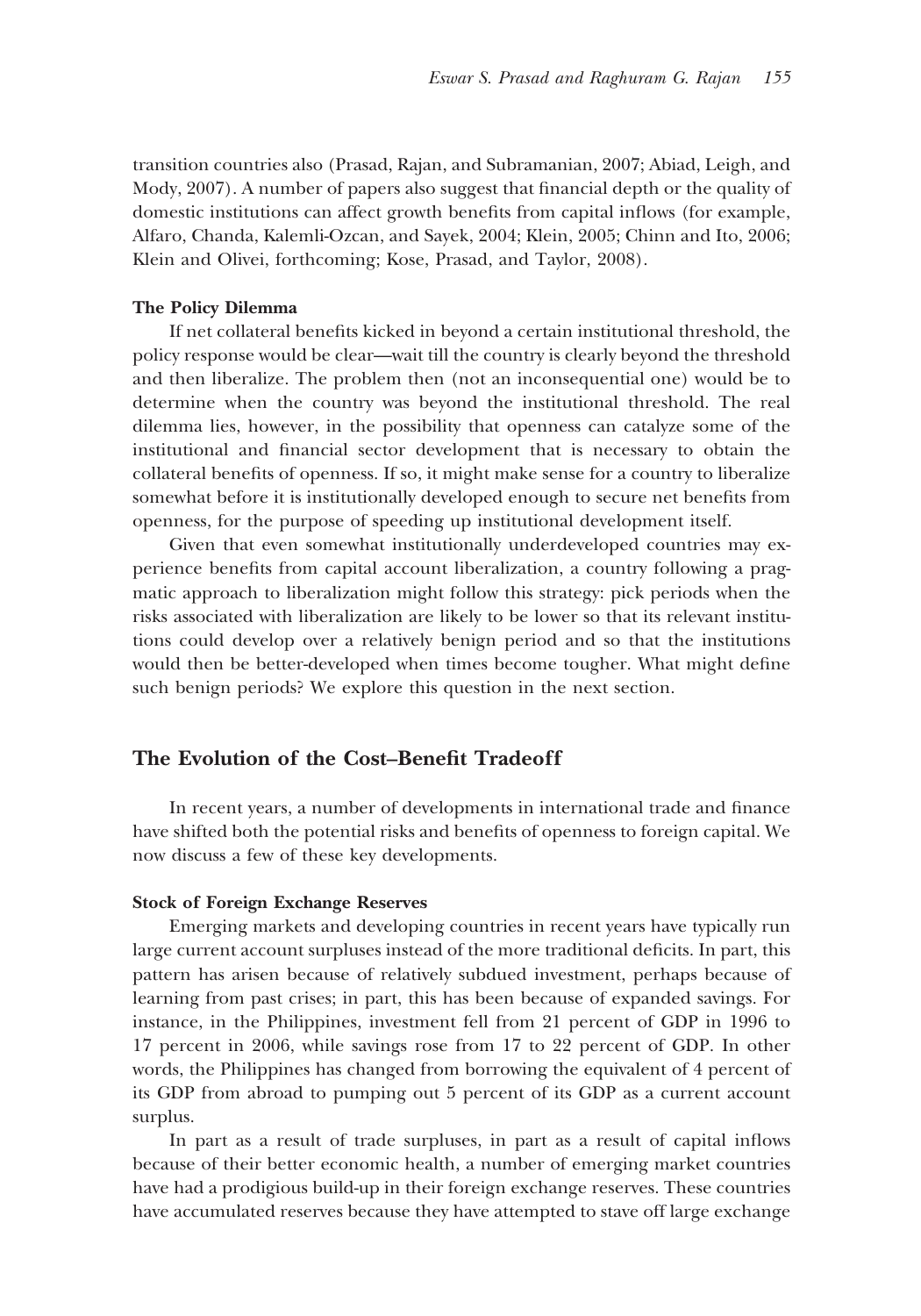## *Figure 1* **Foreign Exchange Reserves Held by Nonindustrial Economies** *(in trillions of U.S. dollars)*



*Sources:* The IMF's International Financial Statistics and authors' calculations. *Note:* This figure is based on data for 147 countries.

rate appreciations by intervening in the foreign exchange market. Figure 1 shows that the total stock of foreign exchange reserves held by emerging markets and other developing countries skyrocketed to nearly \$5 trillion dollars at the end of 2007 (compared to \$0.7 trillion in 1995 and \$1.2 trillion in 2000).

The level of reserves now held by emerging market countries far exceeds the standard guidelines for what is necessary to insure against sudden stops or reversals of capital flows (Jeanne, 2007; Durdu, Mendoza, and Terrones, 2007; Reddy, 2005). Most emerging markets now comfortably meet or exceed the common rules-ofthumb that they should hold liquid reserves sufficient to meet all foreign liabilities coming due over the next twelve months or at least six months' worth of imports. In addition, arrangements for pooling foreign exchange reserves, like the Chiang Mai Initiative in South East Asia, allow individual countries to swap their domestic currencies for U.S. dollars held by other countries in the pool, increasing the insurance value of individual country reserve holdings. Of course, such pooling would not provide much insurance against common regional shocks that hit all countries in the pool. However, the sheer volume of reserves is likely to serve as a deterrent to speculative attacks on a currency, making financial crises and their subsequent contagion effects (wherein countries with otherwise reasonable macroeconomic conditions get swept along in financial panics) less likely in the first place.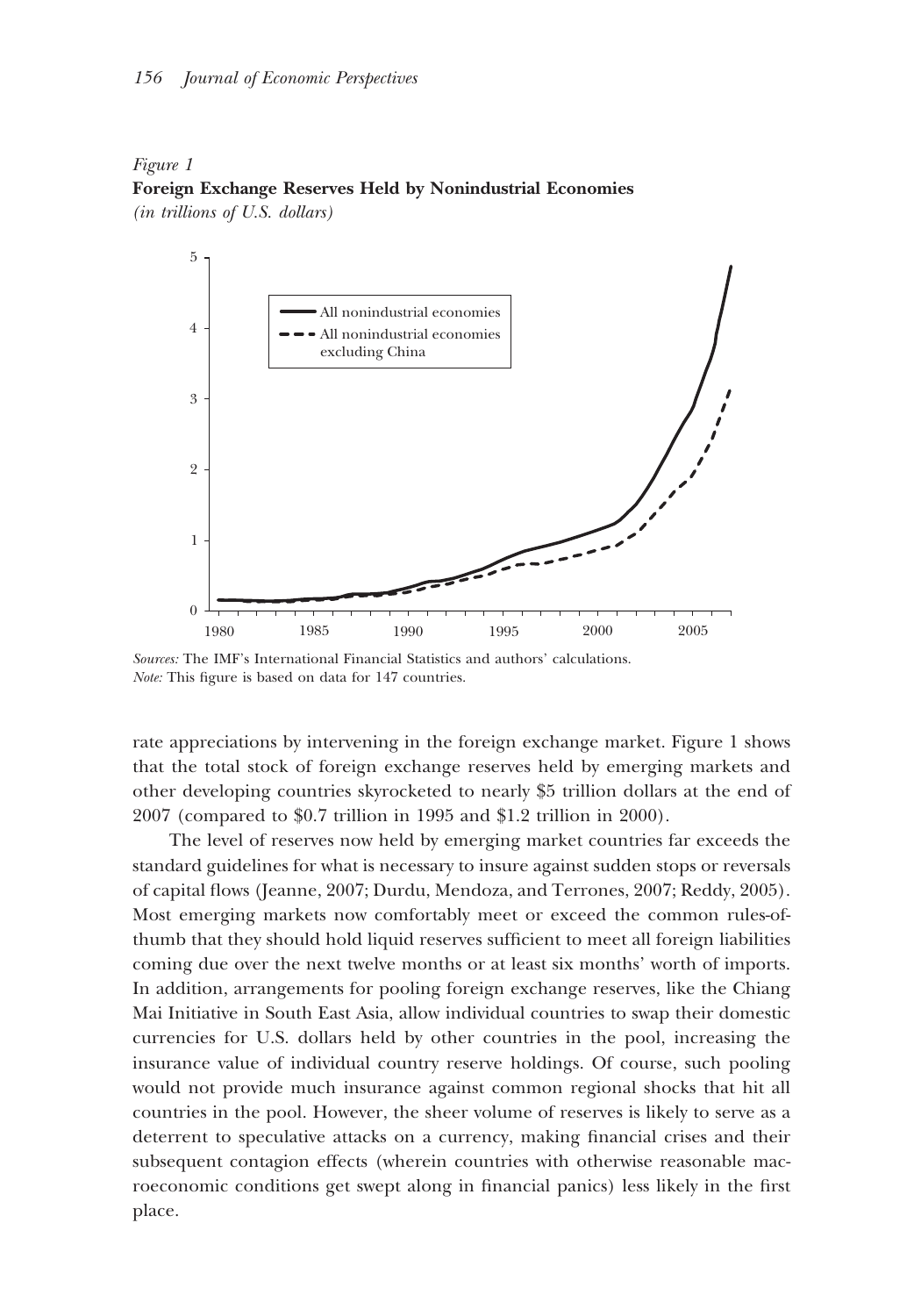While foreign exchange reserves provide a useful cushion against financial and balance of payments crises, thus making capital account liberalization less risky, they also create problems of their own. Many of these economies are finding it increasingly difficult to soak up or "sterilize" (using government bonds) the liquidity created by inflows, so pressures for domestic currency appreciation are building. Furthermore, governments are increasingly questioning the benefits of a policy that, in essence, involves purchasing more low-yield securities from foreign governments financed by higher-yield domestic debt.

The surge in foreign exchange reserves has led to three types of responses. One approach is to find creative uses for reserves—for instance, using them to recapitalize domestic banks, to finance infrastructure spending, or to stockpile oil reserves. China and India, for instance, have adopted some of these uses for their reserves.

A second approach has been to set up government investment corporations, sometimes called "sovereign wealth funds," that can recycle reserves into highyielding assets. Estimates of assets held by sovereign wealth funds, including those of industrial countries such as Norway, come to about \$2.5 trillion dollars, not including the unreported size of wealth funds of oil-exporting countries in the Middle East. (This total is separate from the foreign exchange reserves by sovereign governments.)

It is difficult to predict how much of the resources from these funds will flow into international capital markets; for example, some of the resources of these funds may be destined for domestic investment in strategic sectors or in infrastructure. But even so, such funds raise a number of questions: Do the governments of these countries have the competence to choose profitable investments? Will the sovereign fund be so risk adverse (because the domestic political consequences of making losses could be large) that it simply joins the herd of institutional investors? Will the governments exercise influence not motivated by commercial concerns, over the foreign companies that they own? Will governments allow foreign corporations in which they invest undue influence over their own policies?

A third approach under consideration in some countries is to expand opportunities for private capital outflows with the hope that this will alleviate appreciation pressures on the exchange rate by offsetting some of the inflows. Many countries such as China and India have loosened the reins on capital that can be taken out by corporations and individuals. We will discuss this option at greater length later.

A more basic concern is that the underlying distortions that often contribute to rapid reserve accumulation, such as overly rigid exchange rates and repressed financial sectors, could have long-term detrimental effects on the economy. While policymakers in emerging markets often recognize this point, they are typically under political constraints to restrain rapid currency appreciation, because this could hurt export competitiveness. Consequently, policymakers are able to allow only modest currency appreciations that, in the short run, generate expectations of further appreciation. This pattern, in turn, tends to fuel further speculative inflows and makes domestic macroeconomic management even more complicated.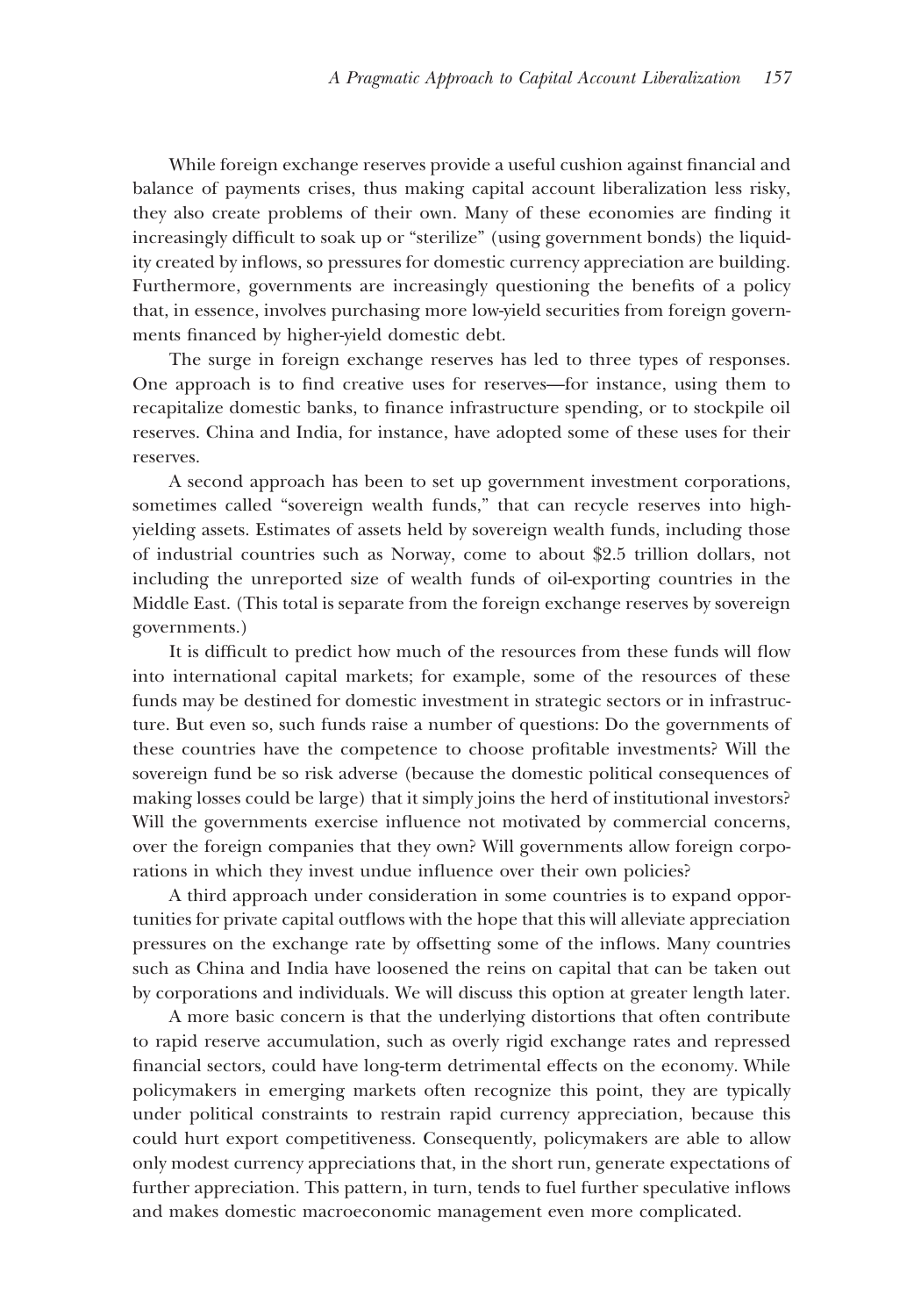#### **Changes in the Composition of External Liabilities**

One major trigger of balance of payments crises has historically occurred when a country has a large share of short-term debt denominated in foreign currency (Rodrik and Velasco, 1999). Many emerging markets were unable to generate other, safer forms of financial inflows during the 1980s and 1990s, perhaps because foreign investors feared the countries' weak institutions, bad policies, or worse still, possible expropriation (for example, Diamond and Rajan, 2001; Jeanne, 2000; Rajan and Tokatlidis, 2005). Whatever the underlying cause, sudden stops of capital inflows in this situation mean that countries cannot finance their debts, which in turn leads to more capital fleeing the country and a plummeting exchange rate. When the exchange rate depreciates, it becomes difficult for the country to repay its foreign-currency–denominated borrowing, which can lead to a collapse of the banking sector.

However, the share of foreign direct investment flows has now become far more important than that of debt in gross private capital flows to nonindustrial countries. Table 1 (top panel) shows how these shares have evolved for emerging markets and other developing countries. The share of foreign direct investment in total gross inflows to emerging markets and other developing countries rose from about 25 percent in 1990–94 to nearly 50 percent by 2000–04. Over the same period, the share of debt (including portfolio debt and bank loans) in inflows to emerging markets fell from 64 percent to 39 percent. There has been a similar but more gradual evolution in the composition of stocks of external liabilities (Table 1, lower panel).

Moreover, when emerging market countries do borrow, they have had less need to borrow in a foreign currency; foreign investors now enthusiastically buy bonds denominated in many local currencies—even from countries that suffered financial crises just a few years ago. For example, during 2004–5, Brazil, Colombia, and Uruguay issued bonds denominated in local currency to foreign investors. These bonds were not indexed to inflation, had reasonably long maturities, and had low spreads relative to industrial country bonds.

Countries that have experienced an increase in the share of foreign direct investment and a decrease in borrowing in foreign-denominated currencies face lower risks from capital account liberalization. Domestic currency-denominated debt is of course safer for the issuing country because it does not create the risk that currency depreciation will make it difficult or impossible to repay the debt. Of course, only time will tell how much these developments reflect temporary benign worldwide financing conditions, and how much they reflect permanent changes.

#### **From Fixed Exchange Rates to Inflation Targeting**

Many emerging market economies once used a fixed exchange rate as the primary target for their monetary policy. Fixed exchange rates can be useful for economies at early stages of financial development and could serve as a useful nominal anchor, especially if their central banks are not credible (Husain, Mody, and Rogoff, 2005). One hope behind this policy was that a fixed exchange rate would make it easier for the country to carry out foreign trade and investment,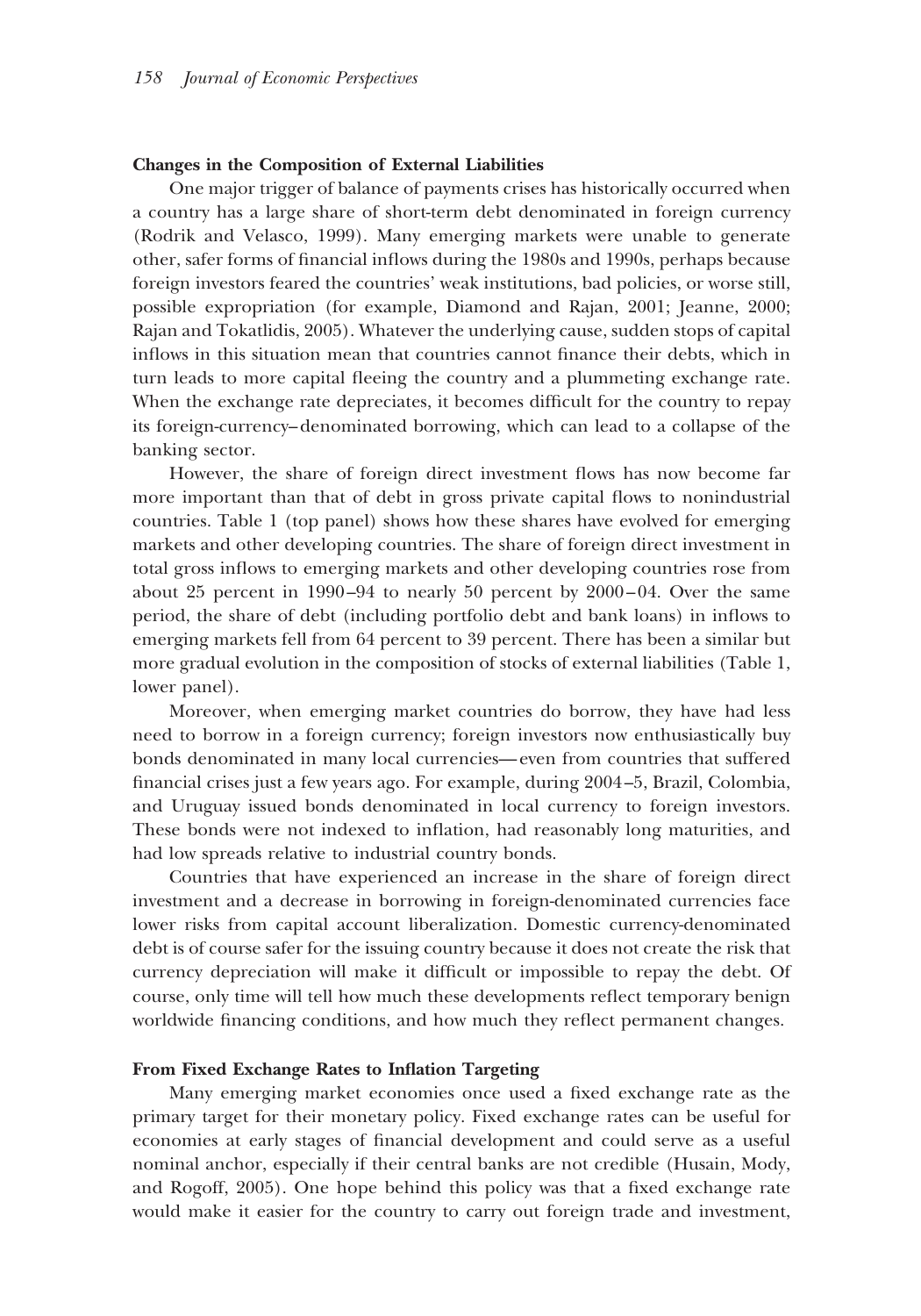|                                                             | 1980-84 | 1985-89        | 1990-94 | 1995-99 | $2000 - 04$ |
|-------------------------------------------------------------|---------|----------------|---------|---------|-------------|
| <b>Gross inflows</b>                                        |         |                |         |         |             |
| <i>Emerging markets</i><br>(in billions of U.S. dollars)    | 66      | 60             | 194     | 328     | 288         |
| Share of debt.                                              | 83.0    | 69.3           | 63.9    | 48.2    | 39.3        |
| Share of FDI                                                | 15.5    | 27.3           | 24.4    | 40.7    | 48.6        |
| Share of equity                                             | 1.5     | 3.4            | 11.7    | 11.0    | 12.1        |
| Other developing countries<br>(in billions of U.S. dollars) | 6       | $\overline{4}$ | 7       | 13      | 16          |
| Share of debt.                                              | 83.8    | 82.2           | 71.8    | 58.6    | 55.4        |
| Share of FDI                                                | 15.1    | 17.2           | 27.7    | 40.9    | 44.2        |
| Share of equity                                             | 1.1     | 0.6            | 0.5     | 0.5     | 0.4         |
| <b>Gross external liabilities</b>                           |         |                |         |         |             |
| Emerging markets<br>(in billions of U.S. dollars)           | 611     | 865            | 1,356   | 2,585   | 3,469       |
| Share of debt                                               | 84.6    | 83.7           | 70.9    | 61.1    | 51.7        |
| Share of FDI                                                | 14.2    | 14.6           | 21.5    | 29.0    | 36.7        |
| Share of equity                                             | 1.2     | 1.8            | 7.6     | 10.0    | 11.5        |
| Other developing countries<br>(in billions of U.S. dollars) | 71      | 101            | 129     | 170     | 222         |
| Share of debt.                                              | 79.9    | 84.1           | 81.2    | 73.7    | 64.9        |
| Share of FDI                                                | 19.8    | 15.4           | 18.3    | 25.5    | 33.6        |
| Share of equity                                             | 0.3     | 0.5            | 0.5     | 0.8     | 1.5         |
|                                                             |         |                |         |         |             |

## *Table 1* **The Changing Composition of Gross Inflows and External Liabilities**

*Sources:* Data for the top panel are taken from table 2 of Kose, Prasad, Rogoff, and Wei (2006), which is based on data from the IMF's International Financial Statistics and Lane and Milesi-Ferretti (2006). The lower panel is based on Lane and Milesi-Ferretti (2006) and authors' calculations.

*Notes:* "Debt" is defined as the sum of portfolio debt, bank loans and deposits, and other debt instruments. "FDI" is foreign direct investment and "equity" refers to portfolio equity flows. Data are based on averages of annual data over the relevant five-year period for each group of countries. The sample covers 20 emerging markets and 30 other developing countries.

because the risks of foreign exchange fluctuations would be reduced. However, as these economies opened their capital markets, they encountered severe risks.

A number of papers have made the point that the combination of open capital accounts and de facto fixed exchange rates has precipitated many of the financial and balance of payments crises witnessed in the last two decades. Edwards (2007) summarizes these arguments and provides new empirical evidence that, for countries that have relatively open capital accounts, a fixed exchange rate significantly increases the probability of a capital flow contraction.

An increasing number of emerging market economies have begun to switch to more flexible exchange rate regimes, with many of them using an inflation target rather than a fixed exchange rate as the anchor for their monetary policy. The academic literature suggests that giving monetary policy the operational indepen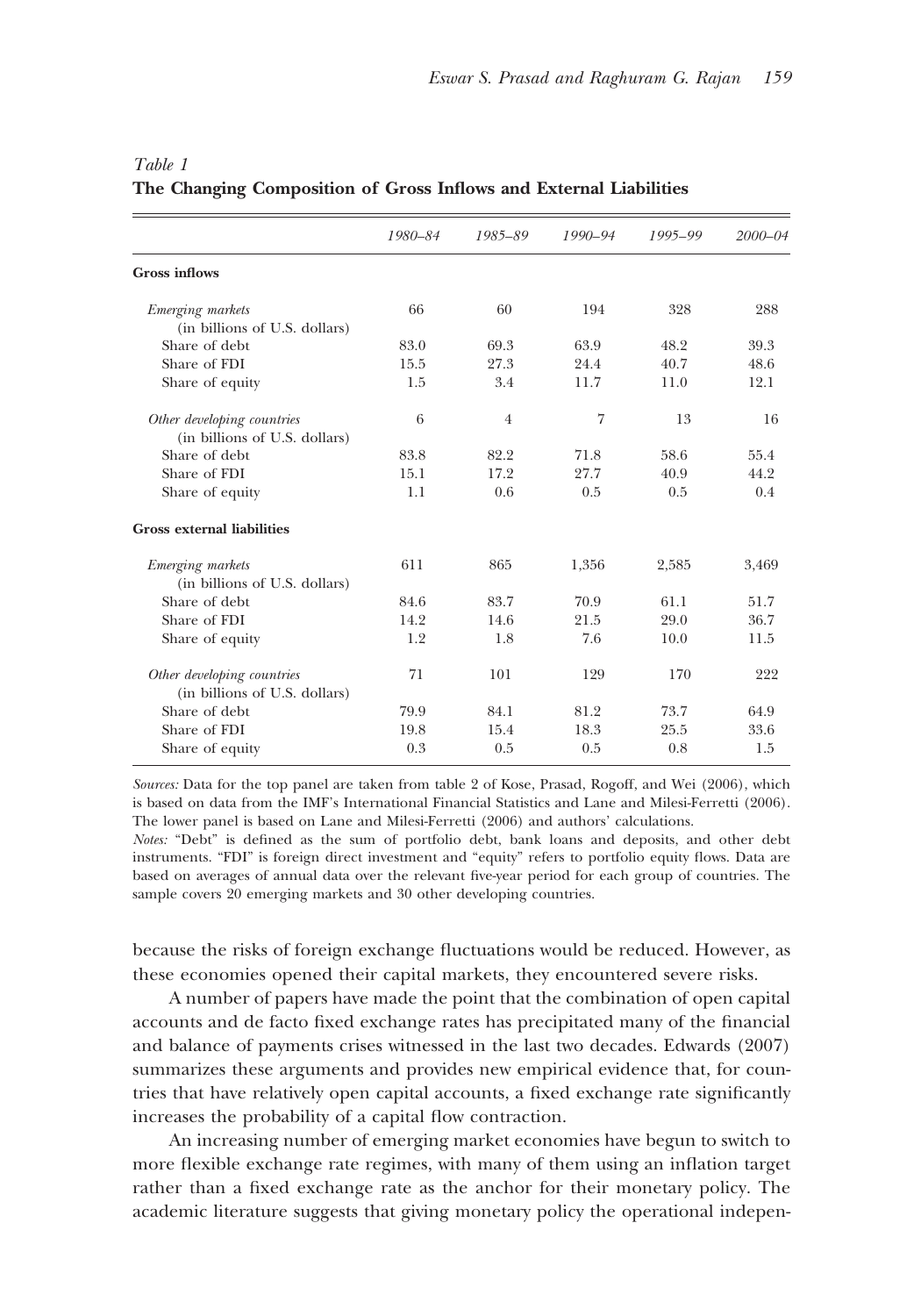dence to focus on low inflation is the best way that monetary policy can contribute to overall macroeconomic and financial stability (for discussion and some critical perspectives, see Bernanke and Woodford, 2004). Rose (2006) provides empirical evidence that inflation targeters have lower exchange rate volatility and fewer sudden stops than similar countries that do not target inflation. He also notes that this monetary regime seems durable—no country has yet been forced to abandon an inflation targeting regime. Of course, emerging markets are only recently beginning to adopt this regime in significant numbers and international capital markets have been relatively calm during the 2000s (until very recently), so this regime hasn't really been tested much yet. However, flexible exchange rates do offer an important shock absorber for an economy that is becoming more integrated into international trade and financial markets.

Conducting monetary policy with a framework of inflation targeting and flexible exchange rates can still leave policymakers with a difficult set of options in the short run if there are surges in foreign capital inflows. Inflows translate into increases in domestic liquidity that result in inflationary pressures, which require monetary policy tightening in the form of higher interest rates. This response, in turn, can induce even more capital inflows. An appreciation of flexible exchange rates can of course act as a shock absorber, reducing domestic inflation and tamping down inflows. However, very rapid exchange rate appreciation can also hurt external competitiveness because exporting firms have little time to boost their productivity sufficiently to avoid becoming uncompetitive.

Thailand is an example of an Asian economy that allowed its exchange rate to appreciate significantly to maintain its inflation target. India's experience has been similar, with the real effective exchange rate of the rupee appreciating by about 12 percent during 2007, notwithstanding a current account deficit. Exporters in countries experiencing such rapid currency appreciation have complained loudly of reduced competitiveness and job losses. In India, these pressures have led the government to compensate exporters directly using fiscal transfers. However, a country with an open capital market is probably better off dealing with the problems of currency fluctuations, rather than attempting the risky policy mix of fixed (or tightly managed) exchange rates and an open capital market.

#### **Trade Openness**

Many emerging market economies and developing countries have liberalized trade flows by reducing tariff and nontariff barriers. Figure 2 shows that the volume of total trade expressed as a ratio to GDP has increased significantly since the mid-1980s for both emerging markets and other developing countries. Indeed, the trade openness ratio for virtually every emerging market economy has increased steadily and, for some economies, quite markedly over the last two decades.

Economies that are more open to trade are also more favorably placed for capital account liberalization for two broad reasons. First, they face less risk from sudden stops or reversals of capital inflows because they are in a better position to service their external obligations through their export revenues and are less likely to default (Calvo, Izquierdo, and Mejia, 2004; Frankel and Cavallo, 2004). Further-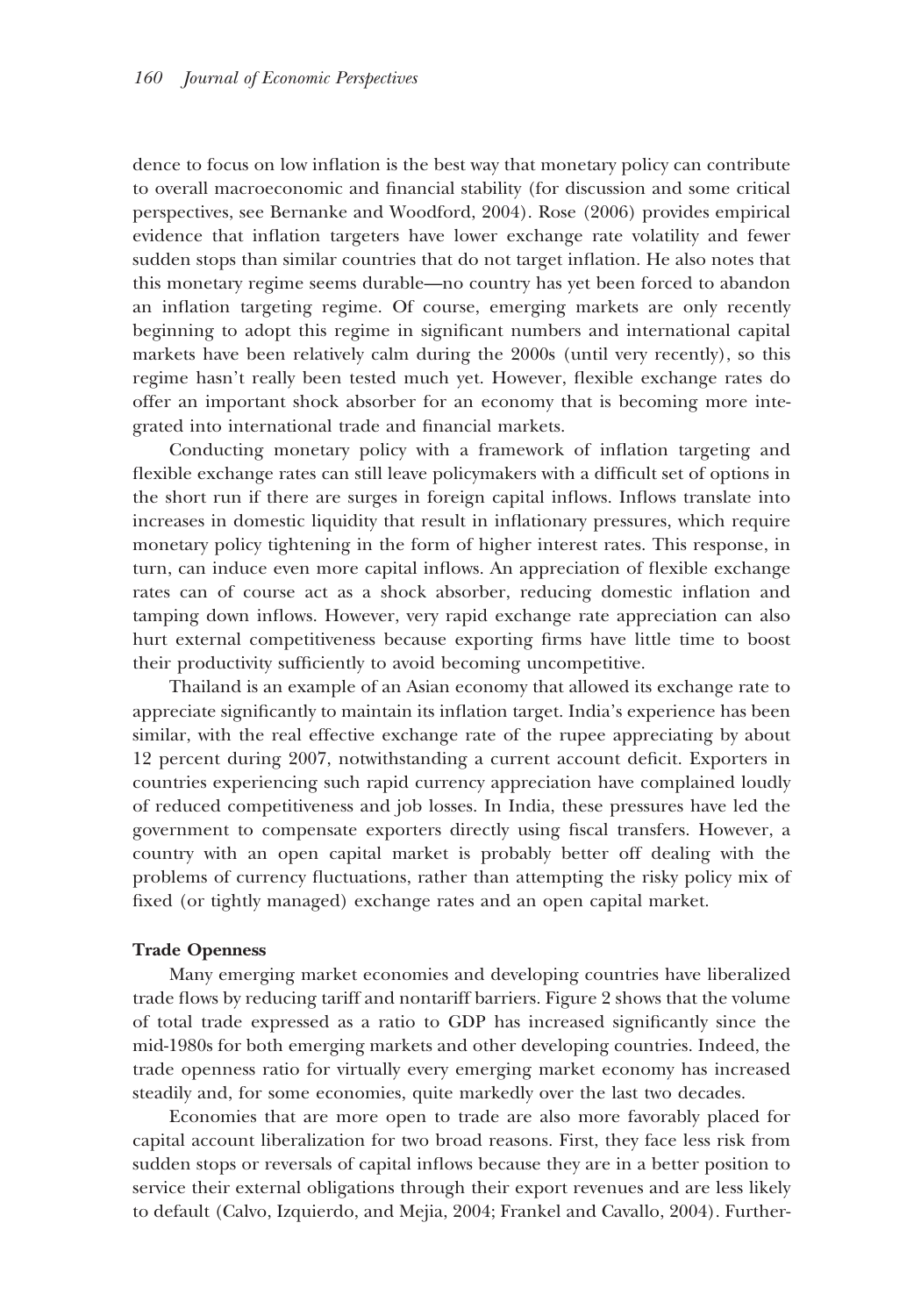



*Sources:* Penn World Tables 6.2 and authors' calculations. *Notes:* The sample comprises 20 emerging markets and 30 other developing countries. The statistics shown above are based on cross-sectional distributions of the openness measure, calculated separately for each year.

more, more open economies have to undergo a smaller real exchange rate depreciation for a given current account adjustment; hence, among countries that have experienced sudden stops or current account reversals, those that are more open to trade face smaller adverse growth effects and are able to recover faster (Edwards, 2004, 2005).

Second, expanding trade is in effect a form of capital account liberalization because it provides a simple avenue to evade capital account restrictions. For instance, by over-invoicing exports, an exporter can funnel money into its home country—that is, by making the capital inflow associated with the exports greater than the actual market value of exports. Of course, this procedure requires a willing counterparty at the other end to facilitate such a transaction; the proliferation of multinationals and foreign-owned subsidiaries has made this much easier. Similarly, over-invoicing of imports provides a conduit for taking money out of a country.

In China during the late 1990s, for example, the "errors and omissions" category of the balance of payments was large and negative, which was widely believed to reflect capital outflows through unofficial channels (Prasad and Wei, 2007). As the renminbi has come under increasing pressures for appreciation during this decade, the sign of the errors and omissions category switched and the magnitude grew rapidly until 2005, indicative of capital *inflows* through unofficial channels, notwithstanding extensive controls on inflows. As China's government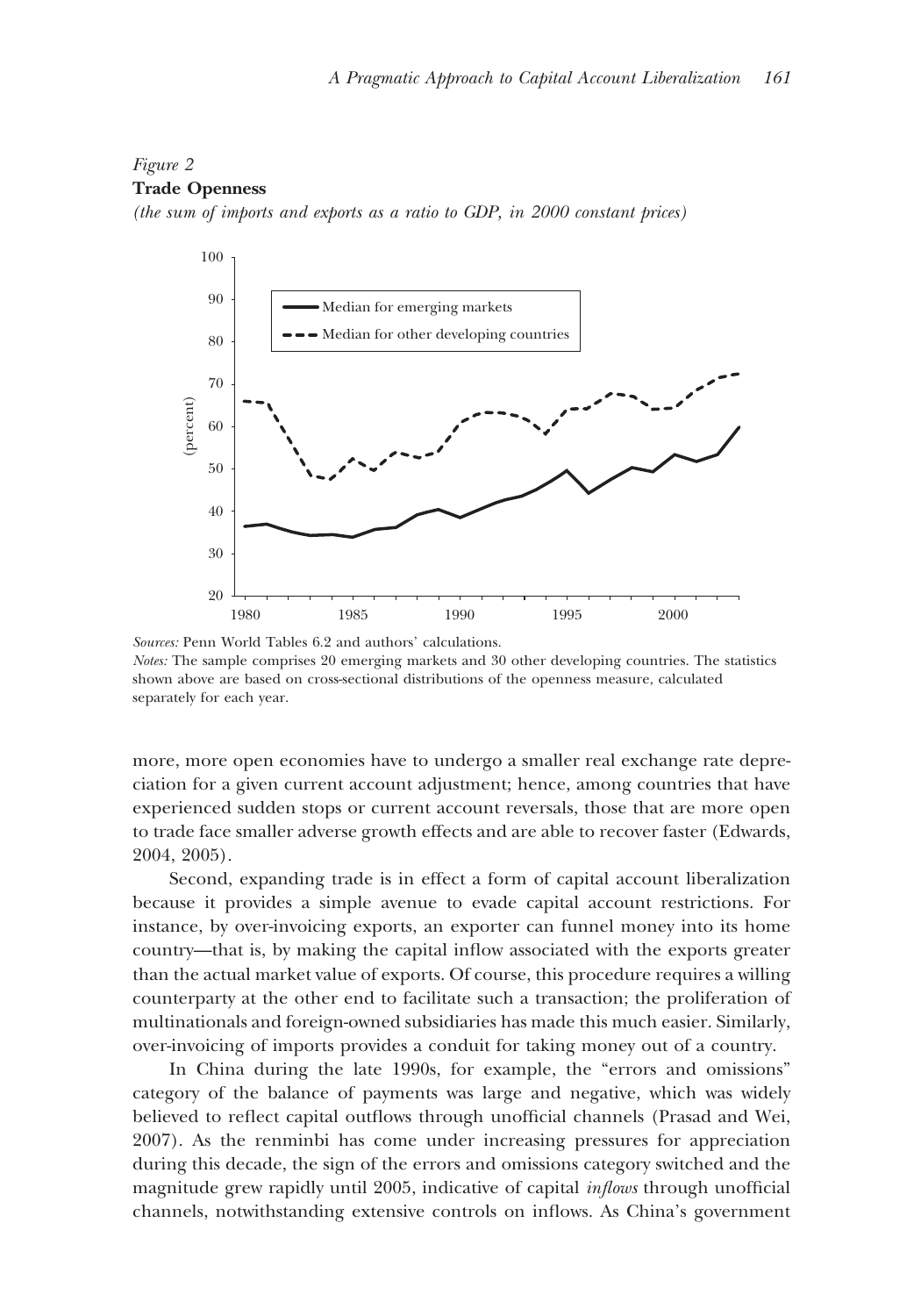tightened up its capital controls to try and stanch speculative inflows, the errors and omissions fell to near zero in 2006, but the trade surplus rose dramatically, buoyed by remarkably high rates of export growth. A portion of this increase in reported exports and the trade surplus is believed by some analysts to reflect speculative inflows through the trade channel.

#### **Summary**

Recent economic developments have generally created a more benign environment in which countries can become more open. But the risks are not inconsequential. Many emerging market countries are still below the necessary threshold levels of institutional and financial development. The capacity of these countries to weather the volatility associated with foreign capital flows, especially surges in inflows followed by sudden stops, is limited. An underdeveloped financial system, which is typical of many developing economies, is more likely to channel foreign capital to easily collateralized nontradeable investments like real estate, thereby contributing to asset price booms (and the risk of disruptions from subsequent busts). Similarly, foreign portfolio equity flows into shallow equity markets could lead to disruptive sharp swings. In the absence of other financial assets in some emerging markets, foreign investors may also use equity markets in these countries to bet on currency appreciation, thereby distorting asset values and adding to the risk of speculative bubbles.

Large capital inflows could also result in rapid real exchange rate appreciation, which can hurt manufacturing exports (Rajan and Subramanian, 2005; Bhalla, 2007; Johnson, Ostry, and Subramanian, 2007; Prasad, Rajan, and Subramanian, 2007; Rodrik, 2007). Even a relatively short-term appreciation can sometimes lead to longer-lived consequences like loss of market share in export markets and reductions in manufacturing capacity.

In sum, while the environment is benign, countries may want to liberalize more so as to reap some of the benefits of openness, such as financial market development, but only if they can limit some of the costs, such as potential exchange rate overvaluation. The need to consider a pragmatic approach becomes all the more important because as trade expands the world over, the effectiveness of capital controls is rapidly eroding, even in a tightly controlled economy like China. It is becoming increasingly easy for capital to find loopholes and channels for evading these controls. Is there a constructive way to make progress that does not result in precipitous opening of the capital account and the attendant risks? In the next section, we discuss what countries have tried to do; in the following section, we offer some suggestions of our own.

## **Approaches to Restricting and Liberalizing Capital Flows**

Before we turn to liberalization, let us start by asking whether countries have been successful in shutting themselves off from cross-border capital flows. Are capital controls effective?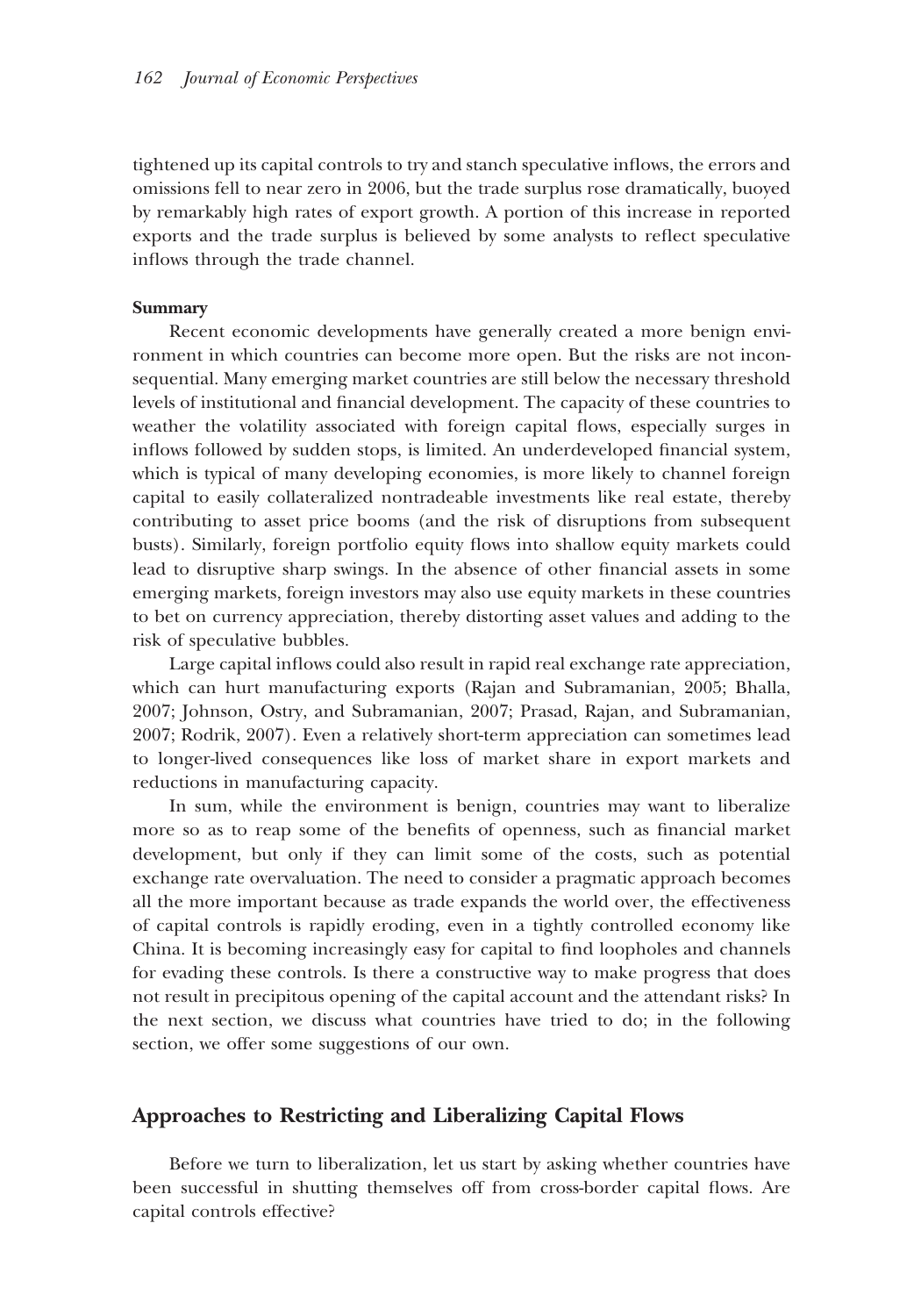#### **Capital Controls**

The measures that countries have put in place to control capital flows come in various flavors. For example, controls can be imposed on inflows or outflows; on different types of flows (like foreign direct investment, portfolio equity, or portfolio debt); flows of different maturities; and flows into specific sectors. Kose, Prasad, Rogoff, and Wei (2006, Appendix I) provide a detailed taxonomy of capital controls. Do capital controls affect capital flows in the intended way? Do capital controls lead to better macroeconomic outcomes? The answer to this second question cannot be conclusive because the counterfactual is not clear, so our discussion on this point can only be suggestive.

In recent decades, a number of countries have imposed capital controls, usually in response to short-term problems with international capital flows. Some Latin American economies imposed controls on capital outflows during the 1980s and 1990s, but typically did not succeed in stemming capital flight by domestic economic agents.

During the Asian crisis of 1997 through mid-1998, the Malaysian ringgit came under severe depreciation pressures as foreign exchange reserves fell rapidly and portfolio outflows surged. However, Malaysia declined IMF financial assistance and in September 1998, the Malaysian government pegged the ringgit to the dollar and introduced sweeping controls on portfolio outflows. The Malaysian experience is sometimes touted as an example of the success of capital controls, although there are different interpretations of how effective these were in practice and how important they were in Malaysia's recovery from the Asian crisis. Kaplan and Rodrik (2001) argue that the imposition of controls had beneficial macroeconomic effects, especially compared to the experiences of countries such as Korea and Thailand that accepted IMF programs during the crisis. Dornbusch (2001) rejects this view, noting that the capital controls came quite late, after the region had already begun to stabilize. In terms of the efficacy of capital controls, one key difference between Malaysia and the Latin American economies is that Malaysia had tight control of its banking system, which meant that channels for capital flight could be shut off more easily.

Countries have also attempted to control inflows. Chile, which faced massive inflows during the early 1990s, is the canonical example. The authorities imposed an unremunerated reserve requirement of 20 percent on short-term debt inflows in 1991. In subsequent years, as investors began to exploit various loopholes, the authorities attempted to stay ahead of the game by increasing the reserve requirements and extending them to different types of inflows and by imposing a minimum "stay" requirement on foreign direct investment and portfolio equity inflows. De Gregorio, Edwards, and Valdes (2000) argue that the controls did not affect the volume of inflows but were successful in tilting the maturity structure of debt inflows—away from short-term and towards longer-term loans. These authors argue that the reasonable effectiveness of the Chilean controls on capital inflows is attributable to an effective government with low corruption and to the nimbleness of the authorities in clamping down on evasion. However, the Chilean experience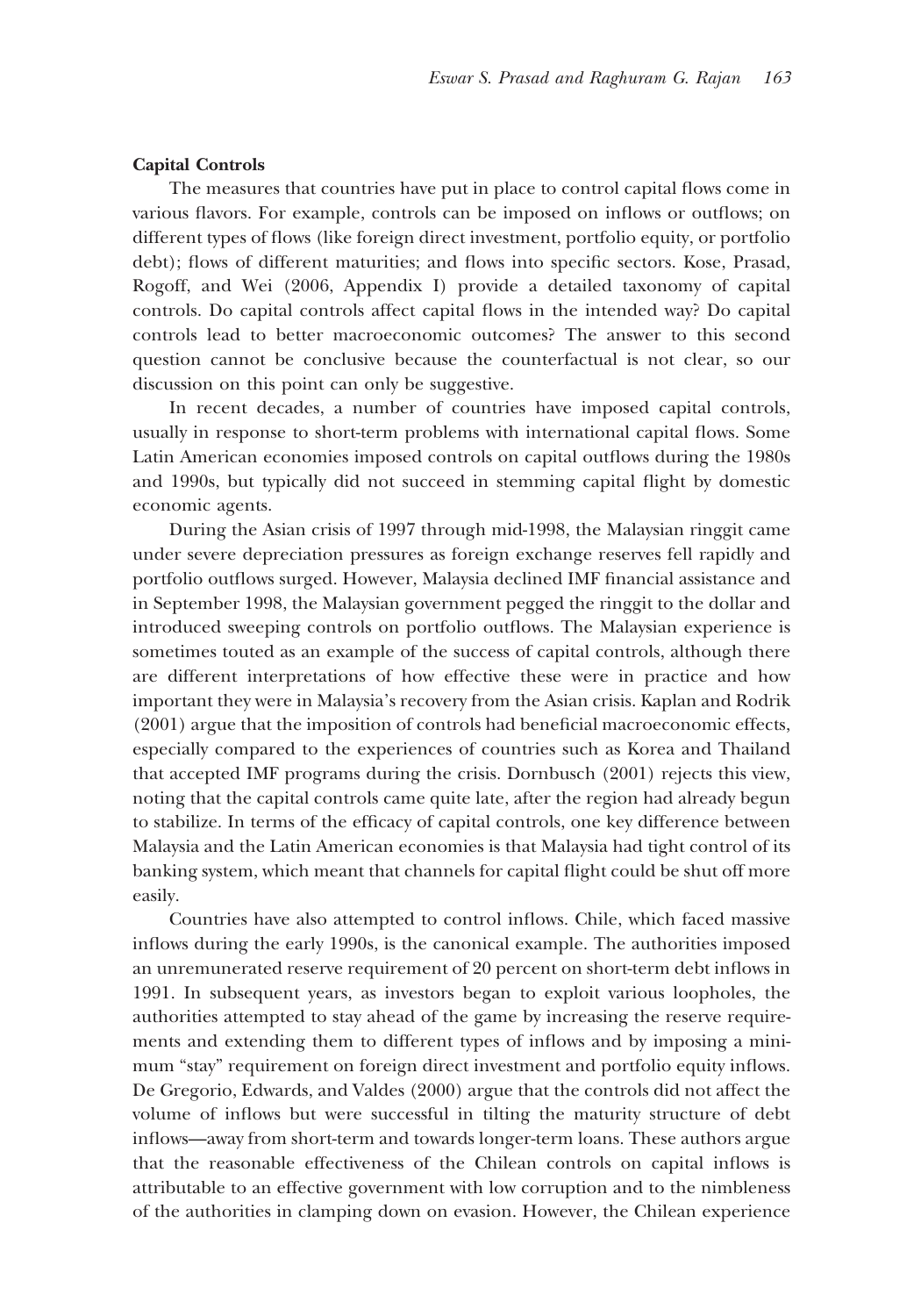also suggests that capital controls with more than the most modest objectives will eventually lose effectiveness as the private sector finds ways to get around even the most innovative regulators.

More recent examples include Thailand and India, which have tried to manage the frothiness in their equity markets that has been abetted by foreign capital inflows. In December 2006, the Thai central bank imposed a tax on short-term portfolio equity inflows. The announcement of this measure set off a 15 percent one-day fall in the main stock price index, causing the government largely to retract it. The government of India, fearing that foreign inflows were feeding house price inflation and also feeding into upward pressure on the rupee, attempted in May and August 2007 to limit external commercial borrowing by certain corporate entities. However, firms have circumvented this restriction by disguising their borrowing through other channels (for example, by delaying repayments on trade finance and thereby effectively getting a temporary loan). One lesson from these episodes is that when capital controls have previously been eliminated, reinstating them can have substantial effects on asset prices and will thus be politically very difficult. This irreversibility means that the opening of the capital account should be driven by longer-term considerations.

These episodes suggest a few other general lessons about capital controls. First, inflows are easier to control than outflows; once channels for outflows are opened up, they can be much harder to shut down when there are large pressures for capital to flee (Reinhart and Smith, 2002; Magud, Reinhart, and Rogoff, 2007). Second, capital controls work better when the financial system is reasonably wellregulated and well-supervised and domestic institutions are reasonably strong. This point has an ironic tone because these conditions of course make it less likely that controls will be needed in the first place. Third, new capital controls pose a significant administrative burden—they need to be constantly updated to close loopholes and, in any event, tend not to be effective beyond the short term.

Even when capital controls are effective in a narrow sense, they can have significant costs. In the case of Chile, the capital controls penalized short-term credit. As a consequence, small and medium-sized firms (and also new firms), which typically find it harder to issue long-term bonds, faced much higher costs of capital (Forbes, 2007). Capital controls can also affect overall economic efficiency by conferring undue benefits to politically well-connected firms (invariably, quotas on inflows are implemented in an arbitrary fashion by the government) and protecting incumbents from competition. Johnson, Kochhar, Mitton, and Tamirisa (2006) provide some evidence of this phenomenon for Malaysia. There is also increasing microeconomic evidence of the distortionary costs of capital controls (see the survey by Forbes, 2007). Desai, Foley, and Hines (2006) show that capital controls distort the investment decisions of multinational firms. Finally, an accumulating body of evidence indicates that capital controls by themselves do not serve their main stated purpose of reducing the probability of financial crises, especially banking crises. Edwards (2005) and Glick, Guo, and Hutchison (2006) find that there is no relationship between de jure capital account openness and crises.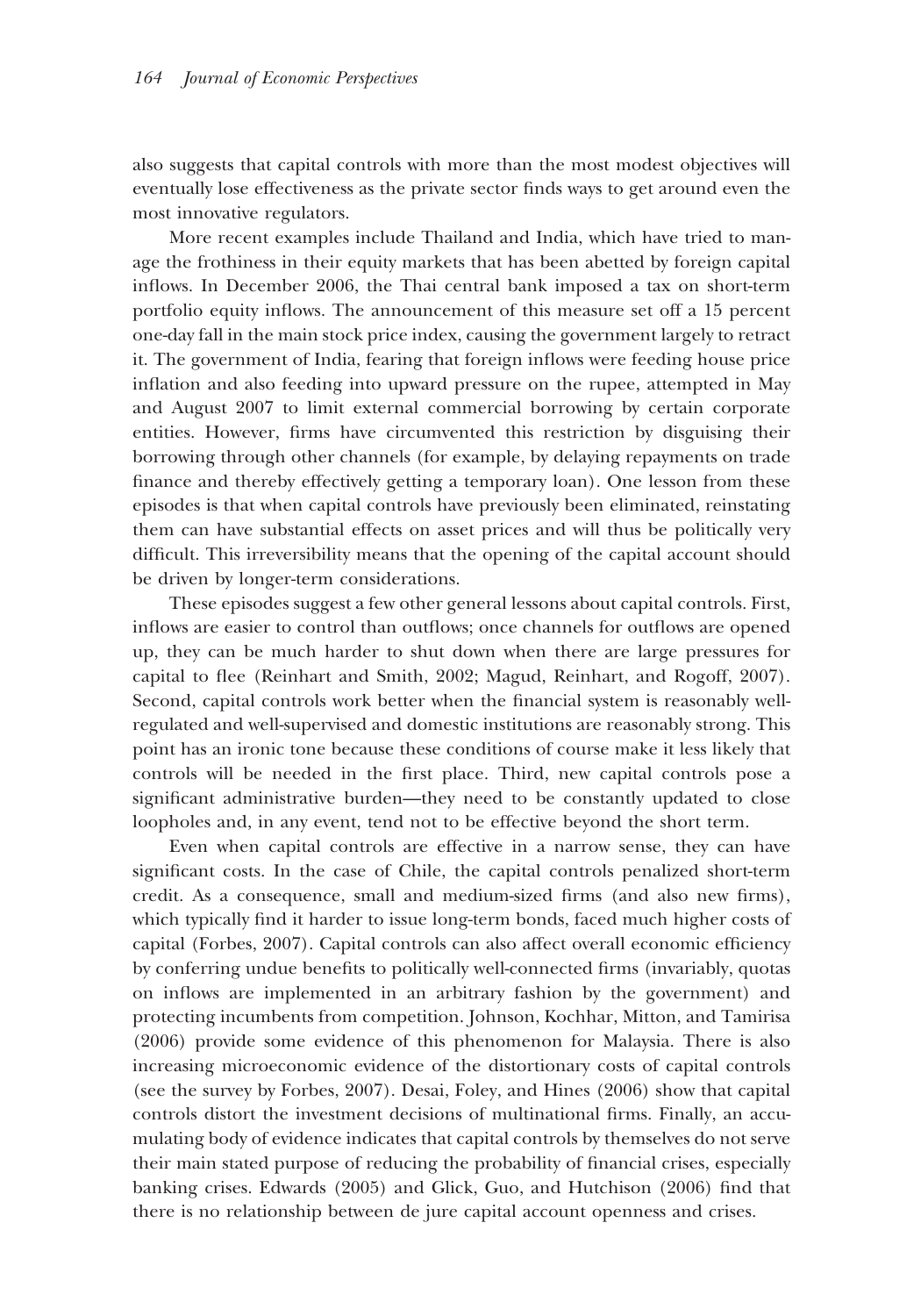#### **Liberalizing the Capital Account**

Capital account liberalization can imply removing impediments to inflows of capital, or allowing domestic investors to invest more freely in foreign assets. We catalogue various approaches that countries have taken to freeing capital inflows and outflows and discuss the pros and cons of some of these approaches.

Inflows of foreign direct investment are considered quite attractive for an emerging market economy. They tend to be more stable than other types of capital flows (unlike portfolio equity and bank loans, which can be reversed quickly) and also tend to bring in more transfers of technological and managerial expertise. China has successfully tilted its flows largely towards foreign direct investment by encouraging those inflows, even at the expense of domestic industry (Prasad and Wei, 2007). For example, until recently, China's income tax on joint venture enterprises financed through foreign direct investment inflows was set at 15 percent, compared to 33 percent for domestic firms. China also set up special economic zones to attract foreign direct investment by providing additional incentives such as better infrastructure, less red tape, and exemptions from local labor laws. One lesson from China's experience is that trade liberalization is important for attracting foreign direct investment—the ability to use China as an exportprocessing platform has encouraged substantial foreign direct investment from other East Asian countries. The focus on foreign direct investment, however, has deprived China of one of the key indirect benefits of financial integration—the catalytic effect on development of the domestic financial market.

A number of emerging market economies have undertaken equity market liberalizations, which make shares of common stocks of local firms available to foreign investors. Equity market liberalizations appear to boost economic growth (Henry, 2000; Bekaert, Harvey, and Lundblad, 2005); firm-level evidence suggests that they have a positive impact on profitability, efficiency, and other measures of operating performance (Chari and Henry, 2006; Mitton, 2006).

Some countries have permitted entry of foreign banks and have generally found that this can act as a spur for improved efficiency of the overall banking system as domestic banks are forced to raise their service and risk-assessment standards to compete. For example, starting in early 2007, China has in principle allowed free foreign bank entry, and even before that, China had allowed a small group of foreign banks to take minority stakes in a few of the largest state-owned banks. The idea behind China's policy was to use these "foreign strategic investors" to introduce better corporate governance practices and other innovations to local banks without exposing the local banks to full-fledged competition from foreign banks. Foreign banks also often introduce new saving and loan instruments, thereby widening the range of choices available to depositors and borrowers. However, the presence of foreign banks poses difficult regulatory and supervisory challenges, particularly since local bank supervisors may have little familiarity with complex financial instruments. Foreign banks can also introduce channels for moving capital in and out of a country, rendering capital controls less effective.

China and Taiwan, along with some other countries, have sought to encourage capital inflows and outflows cautiously by limiting portfolio investments (those that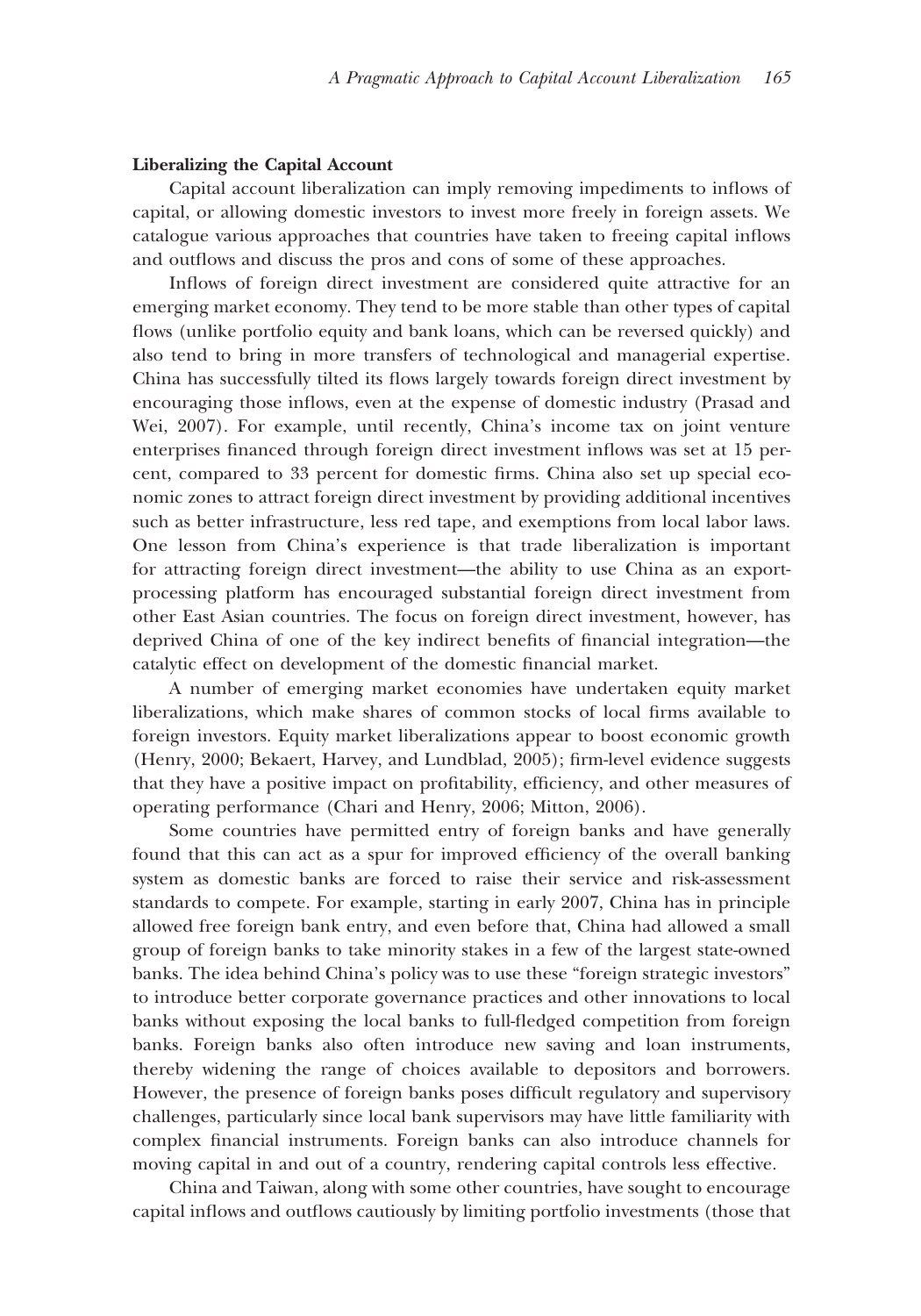do not involve foreign direct investment) to certain carefully screened qualified foreign or domestic institutional investors. The logic behind this approach is to maintain control on capital inflows and outflows by limiting the number of players. A related approach has been taken by the Reserve Bank of India, which decided upon a particular hierarchy of economic agents that would benefit from a liberalization of outflows, with the intent being to first liberalize outflows for corporations and eventually for individuals. Reddy (2007) describes the rationale for this approach. In particular, corporations have been implicitly encouraged to make foreign acquisitions, with the idea that domestic financing for these takeovers would lead to a net outflow of reserves. In practice, however, domestic Indian banks have often been too small, too unsophisticated, or have had too high a cost of funds to compete with foreign lenders in financing these acquisitions. Hence, only a small amount of the needed funding for foreign takeovers is raised domestically, resulting in little outflow.

A recurring theme in many of the approaches to capital account liberalization is the government's desire to maintain some control over the composition and quantity of capital inflows and outflows. However, the surge in overall international capital flows, and the increasing sophistication of international investors, has made it harder to shape financial flows into or out of a country. Moreover, attempts to control capital flows invariably reduce the indirect benefits of financial globalization.

## **A Pragmatic Approach to Capital Account Liberalization**

## **Four Guiding Principles**

Rather than viewing capital account liberalization as a one-shot, all-or-nothing phenomenon that is welfare-improving under all circumstances, a pragmatic policy would design a gradual and opportunistic approach to capital account liberalization that takes into account individual country circumstances. A pragmatic approach would recognize four main points.

First, not all countries are ready for capital account liberalization—typically the more developed the country, the readier it is. However, some may want to liberalize to improve institutions even if the net benefits do not seem to be overwhelming. Others may want to liberalize because leakages through trade are creating de facto channels for capital to flow. Second, liberalizing flows and strengthening institutions at a time when the country's economic situation is good and the external environment is relatively benign can stimulate the institutional development that will sustain the country's economy even when the environment turns. For example, attempting to deepen domestic currency debt markets in benign times by allowing more foreign participation can give the country more options in harsher times and reduce its reliance on riskier foreign currency debt. Similarly, allowing domestic households a greater ability to hold globally diversified asset portfolios can reduce their exposure to domestic shocks.

But there are costs to opening up. Substantial inflows could lead to an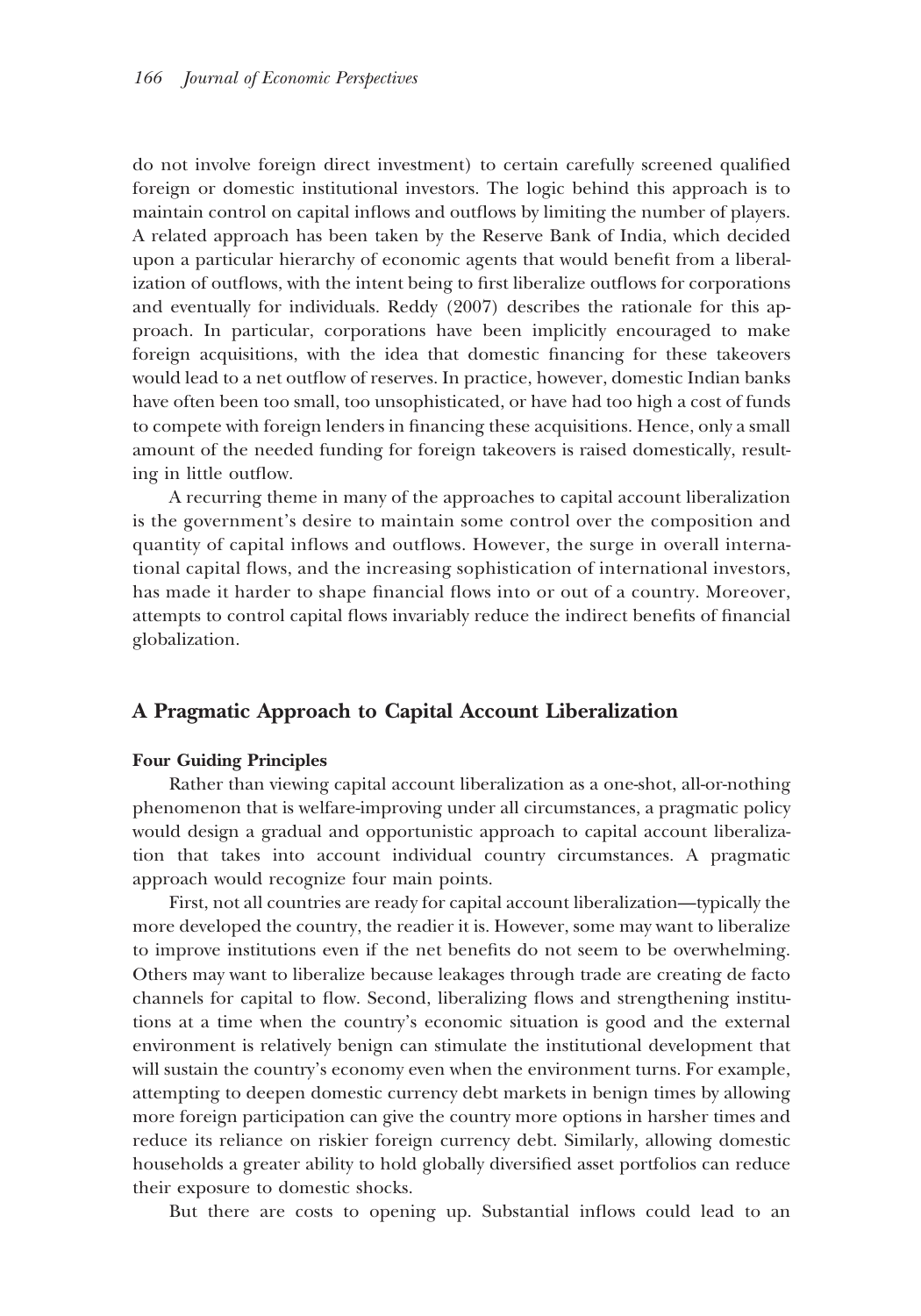overvalued exchange rate, and as we have argued, there are limits to sterilization. This leads to our third point: Rather than the central bank intervening and sterilizing these inflows, and accumulating more reserves, a pragmatic approach would focus on encouraging more international portfolio diversification by domestic investors—that is, encouraging outflows. The easiest way is to push governmentcontrolled pension funds and insurance companies to invest more of their holdings internationally. Less easy is to get households to diversify abroad at a time when their own country's markets are being buoyed by international interest. This step may require an active education campaign on the benefits of international portfolio diversification so as to reduce the existing home bias in investment choices. In addition, the channels for households to invest money in other countries have to be made more accessible and easier to use.

But this set of policies raises a difficulty—how to prevent possible capital flight when times turn adverse? Shutting off international access for individuals in bad times may be difficult and even impose costs if investors have entered into situations where they have to put up further capital (for example, margin calls) to maintain their investments. Thus, our fourth point of guidance is that in the early stages of liberalization, it is best if these private sector outflows are easily controlled. We offer a proposal next.

#### **A Modest Proposal for Controlled Outflows**

The risks we have outlined would suggest a more controlled approach to capital account liberalization that essentially channels household flows through institutions. In this approach, the country authorizes a number of closed-end mutual funds to issue shares denominated in the domestic currency.<sup>2</sup> These mutual funds will use the proceeds to purchase foreign exchange from the central bank and then invest this foreign exchange abroad in a wide array of foreign assets. The central bank would control the timing and amount of outflows by stipulating the amount of foreign exchange it would make available to the mutual funds in a given period. Licenses for such mutual funds could be auctioned by the government both to foster competition and capture any rents. The sale of foreign exchange to the mutual funds would take place at the market exchange rate. This scheme essentially securitizes reserves as shown in the schematic diagram in Figure 3, where the Chinese currency—the renminbi—is the domestic currency (we offer more details in Prasad and Rajan, 2005).

The government would need to maintain clear separation from the fund other than its traditional role in financial sector regulation and supervision—to avoid any presumption of bailouts if asset values plunge. Given that a large number of domestic citizens will be investing in these funds, the government risks angering many if it expropriates assets, and thus the structure of our proposal builds in some natural protection against expropriation.

To understand the merits of this plan, it's useful to consider why some close

<sup>&</sup>lt;sup>2</sup> Open-ended mutual funds could achieve much the same objective except that they may engender more frequent flows and therefore complicate the licensing of fund flows for the central bank.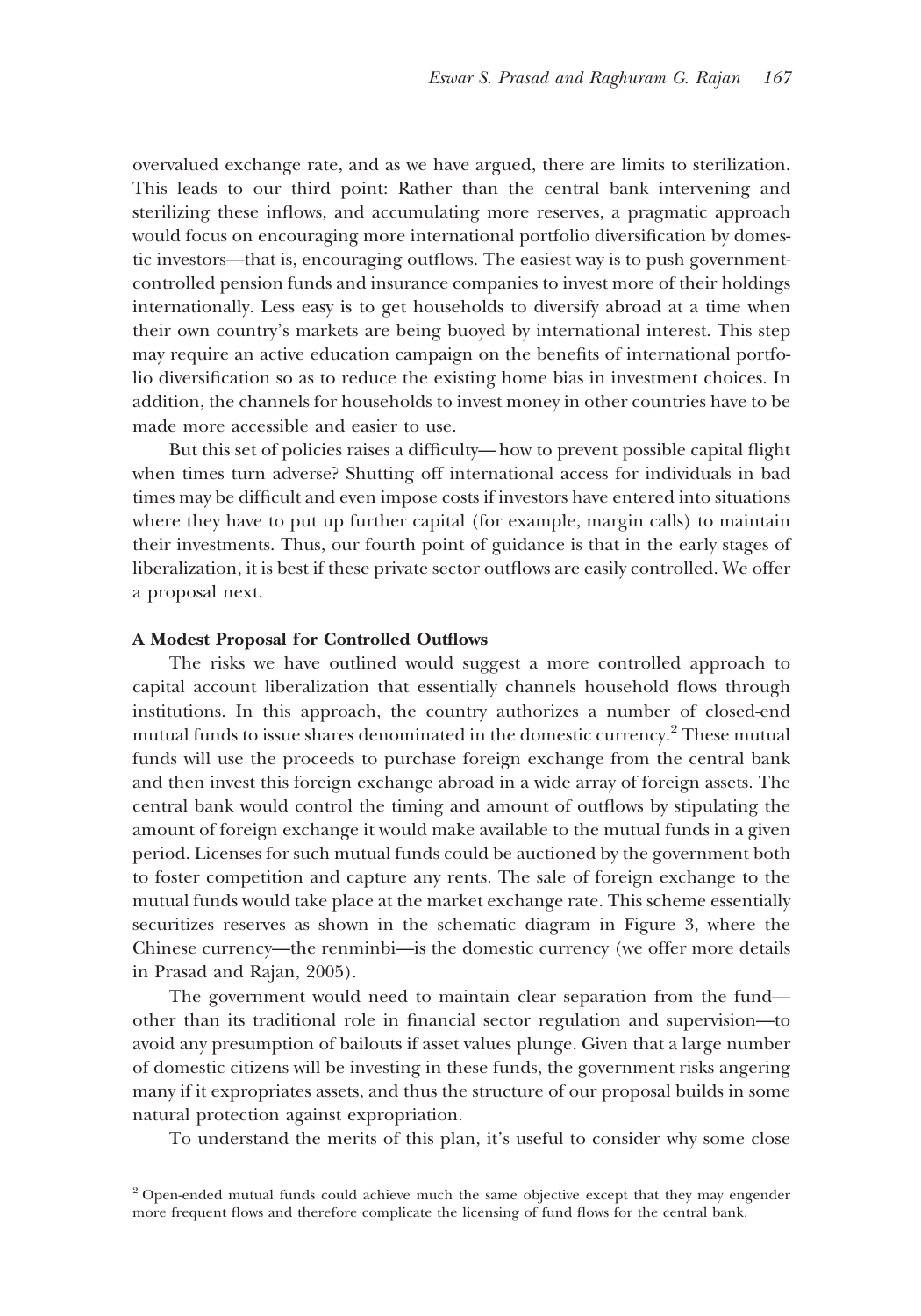## *Figure 3* **Securitizing Foreign Exchange Reserves**

*(an example with dollars and the Chinese renminbi (RMB))*



alternatives would be inferior. For example, the central bank could itself create an investment vehicle for purchasing foreign assets. But this approach would require the central bank to acquire investment skills, and it is not clear why the central bank would be able to do so better than the private sector, especially given the constraints on pay in the public sector (also, the problems associated with sovereign wealth funds discussed earlier would apply here). The central bank could sell shares in that investment vehicle to domestic investors. However, this approach would create a direct link between the government and investors that could be detrimental, especially because it could create pressures for a bailout if the investment vehicle were to generate poor returns or losses.

Our proposal would give domestic retail investors experience with international investments and allow for gradual learning-by-investing while giving them more choice and potential diversification in their portfolios of financial assets. In countries with weak financial systems, this approach would give domestic banks some breathing room to adjust to the new reality of their depositors having alternative investment opportunities, and it would leave the recycling of foreign inflows to the private sector rather than to the government. Private sector institutions could gain expertise in investing in foreign assets. These developments would improve the depth and efficiency of the domestic financial sector and better prepare the ground for eventual fuller capital account liberalization.

Also, unlike proposals that would give open-ended mutual funds the right to invest abroad up to an aggregate dollar amount (across all funds) that is determined every year, our proposal would remove the uncertainty about how much a fund can invest, right at the outset. Similarly, the closed-end funds cannot be an explicit channel for foreigners to repatriate money, so they are unlikely to prompt greater inflows from foreign investors (unlike other channels liberalizing outflows, which could prompt greater inflows).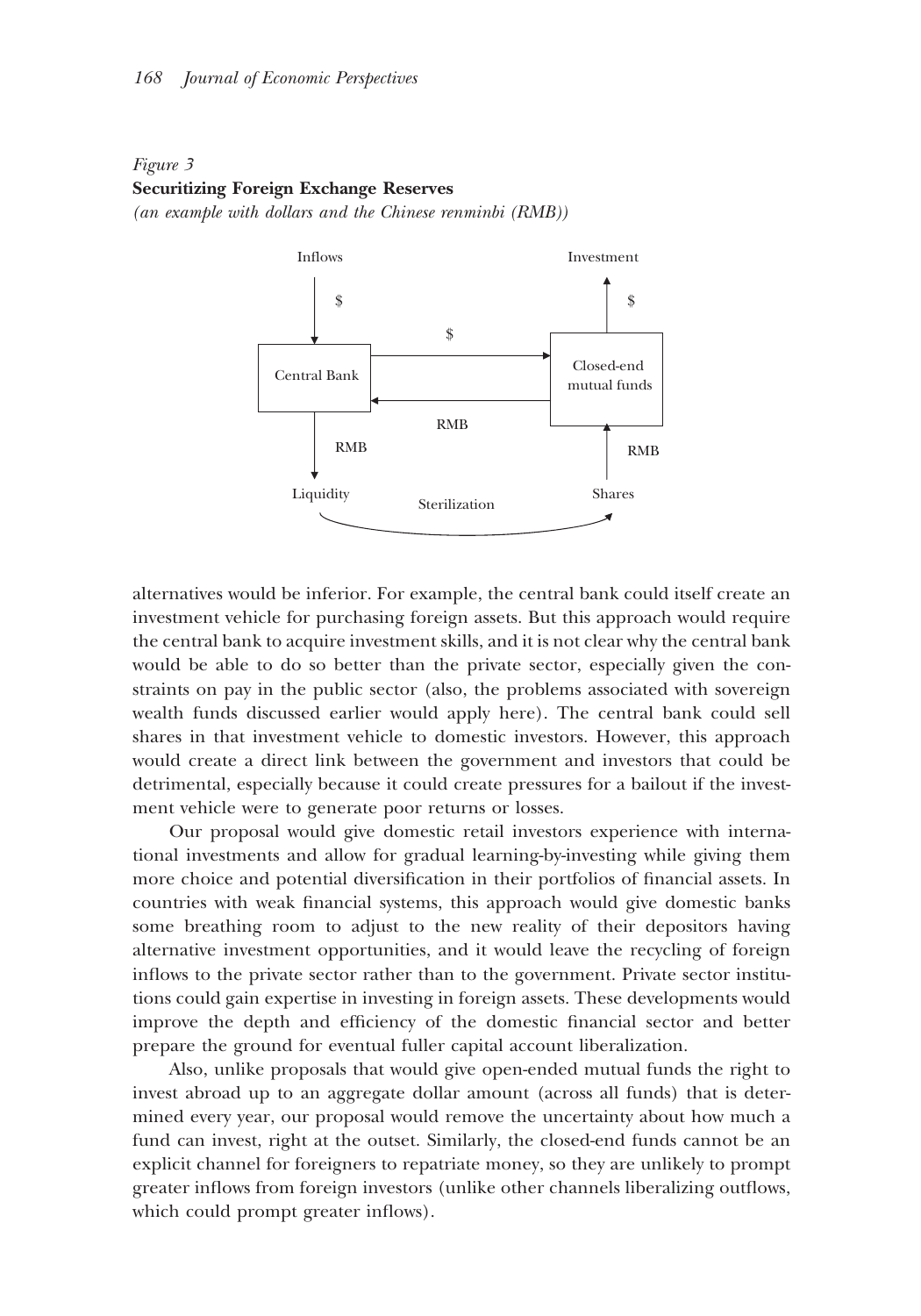If appropriately structured, our proposal has limited downside risk. At worst, if domestic investors felt that returns in domestic investments trump the need for international portfolio diversification, there would be no demand for the securities of the new mutual funds. The liabilities of the mutual funds would be denominated in domestic currency, which eliminates the risk that speculative runs on the currency would cause a debt crisis. Thus, the proposal would allow countries to make progress towards the goal of capital account convertibility in a calibrated manner, without exposing the domestic financial system to risks associated with uncontrolled capital outflows.

## **Concluding Remarks**

The main benefits of capital account liberalization for emerging markets appear to be indirect, more related to their role in building other institutions than to the increased financing provided by capital inflows. These indirect benefits are important enough that countries should look for creative approaches to capital account liberalization that would help attain these benefits while reducing the risks. In fact, countries don't have much of a choice but to plan for capital account liberalization because capital accounts are de facto becoming more open over time irrespective of government attempts to control them.

However, capital account liberalization is not an appropriate policy objective for all countries and in all circumstances. For poor countries with weak policies and institutions, capital account liberalization should not be a major priority. However, even this group includes some poor but resource-rich countries that are having to deal with capital inflows and their mixed benefits. These countries need a strategy, rather than just coping in an ad hoc way with the whims of international investors. Indeed, a key lesson from country experiences is that capital account liberalization works best when other policies are disciplined and not working at cross-purposes (Arteta, Eichengreen, and Wyplosz, 2003).

Ultimately, a framework to achieve capital account liberalization could help set in motion broader reforms and break the power of interest groups that seek to block reforms (Rajan and Zingales, 2003b). China's commitment to open up its banking sector to foreign competition at the beginning of 2007 can be seen in this light. The Chinese government has used the prospect of increased competition to spur reforms in the state-owned banking sector and used foreign strategic investors to bring in not just capital but also knowledge about better risk-management and corporate governance practices into domestic banks. Similarly, in India and many other emerging economies, the entry of foreign banks has helped spur efficiency gains in the domestic banking system and provided a fillip to banking reforms. In this way, capital account liberalization may best be seen not just as an independent objective but as part of an organizing framework for policy changes in a number of dimensions (Kose, Prasad, Rogoff, and Wei, forthcoming).

■ *We are grateful to James Hines and Jeremy Stein for useful comments and to Timothy Taylor for helping us sharpen the exposition. Yusuke Tateno provided excellent research assistance.*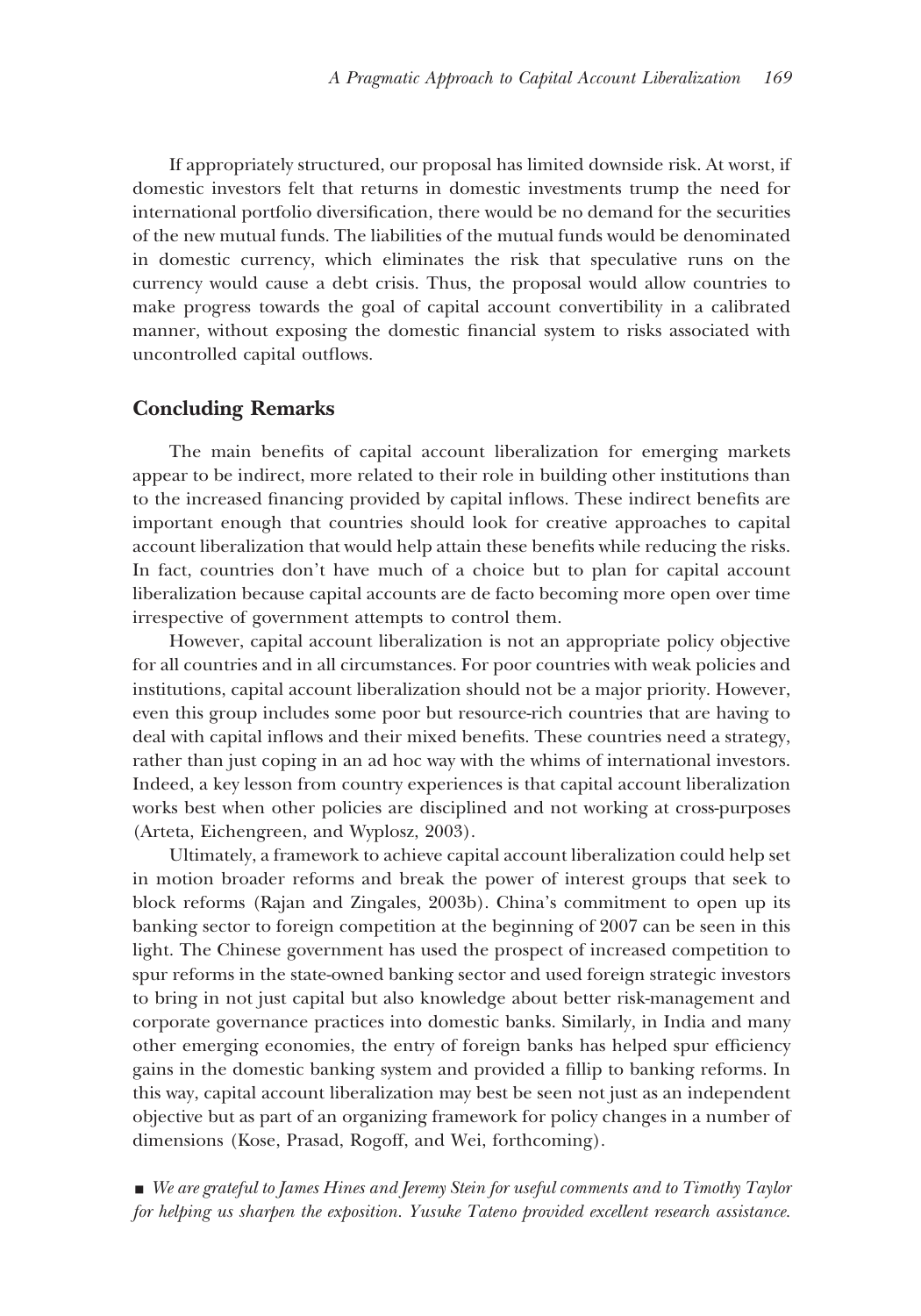#### **References**

**Abiad, Abdul, Daniel Leigh, and Ashoka Mody.** 2007. "International Finance and Income Convergence: Europe is Different." IMF Working Paper 07/64.

**Aizenman, Joshua, Brian Pinto, and Artur Radziwill.** 2004. "Sources for Financing Domestic Capital—Is Foreign Saving a Viable Option for Developing Countries?" NBER Working Paper 10624.

**Alfaro, Laura, Areendam Chanda, Sebnem Kalemli-Ozcan, and Selin Sayek.** 2004. "FDI and Economic Growth: The Role of Local Financial Markets." *Journal of International Economics*, 64(1): 89–112.

**Alfaro, Laura, Sebnem Kalemli-Ozcan, and Vadym Volosovych.** 2007. "Capital Flows in a Globalized World: The Role of Policies and Institutions." In *Capital Controls and Capital Flows in Emerging Economies: Policies, Practices, and Consequences,* ed, 19–68. Sebastian Edwards. Chicago, IL: University of Chicago Press.

**Arteta, Carlos, Barry Eichengreen, and Charles Wyplosz.** 2003. "When Does Capital Account Liberalization Help More Than It Hurts?" In *Economic Policy in the International Economy: Essays in Honor of Assaf Razin,* ed. Elhanan Helpman and Efraim Sadka, chap 7. Cambridge, U.K.: Cambridge University Press. (Posted in 2001 as NBER Working Paper 8414.)

**Bekaert, Geert, Campbell R. Harvey, and Christian Lundblad.** 2005. "Does Financial Liberalization Spur Growth?" *Journal of Financial Economics*, 77(1): 3–55.

**Bernanke, Ben S., and Michael Woodford, eds.** 2004. *The Inflation-Targeting Debate.* Chicago, IL: University of Chicago Press.

**Bhalla, Surjit S.** 2007. *Second among Equals: The Middle Class Kingdoms of India and China*. Washington, DC: Peterson Institute of International Economics.

**Calvo, Guillermo, Alejandro Izquierdo, and Luis-Fernando Mejia.** 2004. "On the Empirics of Sudden Stops: The Relevance of Balance-Sheet Effects." NBER Working Paper 10520.

**Chari, Anusha, and Peter Blair Henry.** 2006. "Firm-Specific Information and the Efficiency of Investment." NBER Working Paper 12186.

**Chinn, Menzie, and Hiro Ito.** 2006. "What Matters for Financial Development? Capital Controls, Institutions and Interactions." *Journal of Development Economics*, 81(1): 163–92.

Claessens, Stijn, Asli Demirgüç-Kunt, and **Harry Huizinga.** 2001. "How Does Foreign Entry Affect Domestic Banking Markets?" *Journal of Banking and Finance*, 25(5): 891–911.

**Claessens, Stijn, and Luc Laeven.** 2004. "What

Drives Bank Competition? Some International Evidence." *Journal of Money, Credit, and Banking*, 36(3): 563–83.

**Clarke, George R. G., Robert Cull, Maria Soledad Martinez Peria, and Susana M. Sanchez.** 2003. "Foreign Bank Entry: Experience, Implications for Developing Economies, and Agenda for Further Research." *World Bank Research Observer*, 18(1): 25–59.

**De Gregorio, Jose, Sebastian Edwards, and Rodrigo Valdes.** 2000. "Controls on Capital Inflows: Do They Work?" *Journal of Development Economics*, 63(1): 59–83.

**Desai, Mihir, C. Fritz Foley, and James R. Hines Jr.** 2006. "Capital Controls, Liberalizations and Foreign Direct Investment." *Review of Financial Studies*, 19(4): 1399–1431.

**Diamond, Douglas, and Raghuram Rajan.** 2001. "Banks, Short Term Debt, and Financial Crises: Theory, Policy Implications, and Applications." *Carnegie-Rochester Series on Public Policy,* 54(1): 37–71.

**Dornbusch, Rudiger.** 2001. "Malaysia: Was It Different?" NBER Working Paper No. 8235.

**Durdu, Ceyhun Bora, Enrique Mendoza, and Marco Terrones.** 2007. "Precautionary Demand for Foreign Assets in Sudden Stop Economies: An Assessment of the New Mercantilism." IMF Working Paper 07/146.

**Edwards, Sebastian.** 2004. "Financial Openness, Sudden Stops, and Current Account Reversals." NBER Working Paper 10277.

**Edwards, Sebastian.** 2005. "Capital Controls, Sudden Stops, and Current Account Reversals." NBER Working Paper 11170.

**Edwards, Sebastian.** 2007. "Capital Controls, Capital Flow Contractions, and Macroeconomic Vulnerability." NBER Working Paper 12852.

**Faria, Andre, and Paolo Mauro.** 2004. "Institutions and the External Capital Structure of Countries." IMF Working Paper 04/236.

**Fischer, Stanley.** 1998. "Capital Account Liberalization and the Role of the IMF." In *Should the IMF Pursue Capital-Account Convertibility?* 1–10. Princeton, NJ: Princeton University.

**Forbes, Kristin.** 2007. "The Microeconomic Evidence on Capital Controls: No Free Lunch." In Sebastian Edwards, ed., *Capital Controls and Capital Flows in Emerging Economies: Policies, Practices, and Consequences*, 172–202. University of Chicago Press. (Posted in 2005 as NBER Working paper 11372.)

**Frankel, Jeffrey, and Eduardo A. Cavallo.** 2004. "Does Openness to Trade Make Countries More Vulnerable to Sudden Stops or Less? Us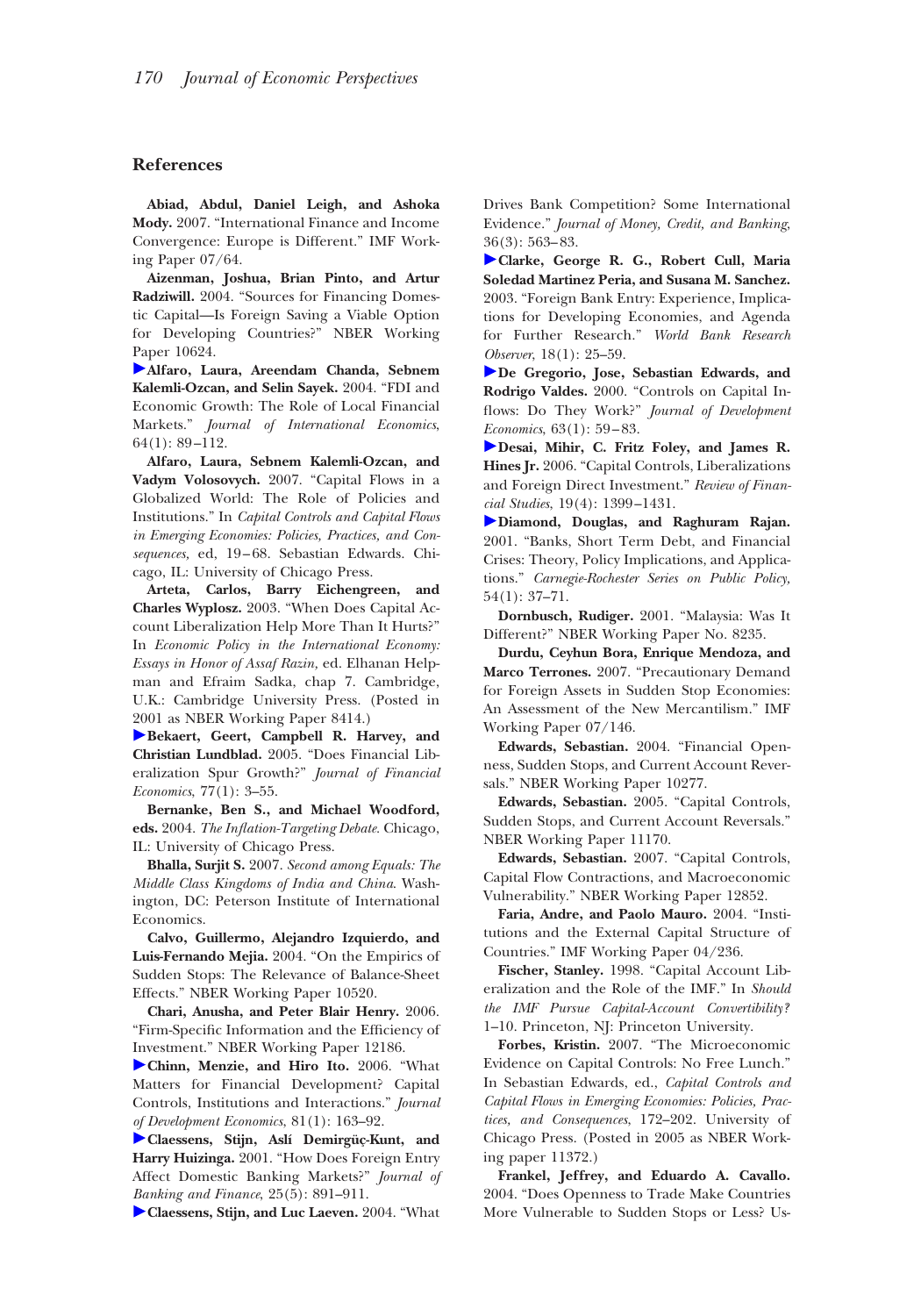ing Gravity to Establish Causality." NBER Working Paper 10957.

**Gillian, Stuart, and Laura T. Starks.** 2003. "Corporate Governance, Corporate Ownership, and the Role of Institutional Investors: A Global Perspective." *Journal of Applied Finance*, 13 (October): 4–22.

**Glick, Reuven, Xueyan Guo, and Michael Hutchison.** 2006. "Currency Crises, Capital Account Liberalization, and Selection Bias." *Review of Economics and Statistics*, 88(4): 698–714.

**Goldberg, Linda.** 2004. "Financial-Sector Foreign Direct Investment and Host Countries: New and Old Lessons." NBER Paper 10441.

**Gourinchas, Pierre-Olivier, and Olivier Jeanne.** 2006. "The Elusive Gains from International Financial Integration." *Review of Economic Studies*, 73(3): 715–41.

**Hall, Robert E., and Charles I. Jones.** 1999. "Why Do Some Countries Produce So Much More Output Than Others?" *Quarterly Journal of Economics*, 114(1): 83–116.

**Henry, Peter B.** 2000. "Stock Market Liberalization, Economic Reform, and Emerging Market Equity Prices." *Journal of Finance*, 55(2): 529– 64.

**Henry, Peter B.** 2006. "Capital Account Liberalization: Theory, Evidence, and Speculation." NBER Working Paper 12698.

**Husain, Aasim M., Ashoka Mody, and Kenneth Rogoff.** 2005. "Exchange Rate Regime Durability and Performance in Developing versus Advanced Economies." *Journal of Monetary Economics*, 51(1): 35–64.

**IMF.** 1997. "Communiqué of the Interim Committee of the Board of Governors of the International Monetary Fund**:** The Liberalization of Capital Movements Under an Amendment of the IMF's Articles." Press Release Number 97/44, September 21, 1997. (Available at http://www.imf.org/external/pubs/ft/ar/98/ pdf/file11.pdf as "Interim Committee Statement on Liberalization of Capital Movements Under an Amendment of the IMF's Articles, as Adopted, Hong Kong SAR, September 21, 1997" (see Box 13.))

**Jeanne, Olivier.** 2000. "Debt Maturity and the Global Financial Architecture." CEPR Discussion Paper 2520, Centre for Economic Policy Research.

**Jeanne, Olivier.** 2007. "International Reserves in Emerging Market Countries: Too Much of a Good Thing?" *Brookings Papers on Economic Activity*, 2007(1): 1–55.

**Johnson, Simon, Kalpana Kochhar, Todd Mitton, and Natalia Tamirisa.** 2006. "Malaysian Capital Controls: Macroeconomics and Institutions." IMF Working Paper 06/51.

**Johnson, Simon, Jonathan Ostry, and Arvind Subramanian.** 2007. "The Prospects for Sustained Growth in Africa: Benchmarking the Constraints." IMF Working Paper 07/52.

**Kaplan, Ethan, and Dani Rodrik.** 2001. "Did the Malaysian Capital Controls Work?" NBER Working Paper, No. 8142.

**Klein, Michael.** 2005. "Capital Account Liberalization, Institutional Quality and Economic Growth: Theory and Evidence." NBER Working Paper 11112.

**Klein, Michael, and Giovanni Olivei.** Forthcoming. "Capital Account Liberalization, Financial Deepness and Economic Growth." *Journal of International Money and Finance.*

**Kose, M. Ayhan, Eswar Prasad, Kenneth Rogoff, and Shang-Jin Wei.** 2006. "Financial Globalization: A Reappraisal." NBER Working Paper 12484.

**Kose, M. Ayhan, Eswar Prasad, Kenneth Rogoff, and Shang-Jin Wei.** Forthcoming. "Financial Globalization and Economic Policies." In *Handbook of Development Economics*. Dani Rodrik and Mark Rosenzweig, editors.

**Kose, M. Ayhan, Eswar Prasad, and Ashley Taylor.** 2008. "Thresholds in the Process of Financial Integration." Unpublished paper.

**Lane, Philip R., and Gian Maria Milesi-Ferretti.** 2006. "The External Wealth of Nations Mark II: Revised and Extended Estimates of Foreign Assets and Liabilities, 1970–2004." IMF Working Paper 06/69.

**Levine, Ross, and Sara Zervos.** 1998. "Capital Control Liberalization and Stock Market Development." *World Development*, 26(7): 1169–83.

**Levine, Ross.** 2001. "International Financial Integration and Economic Growth." *Review of International Economics*, 9(4): 684–98.

**Lucas, Robert E. Jr.** 1990. "Why Doesn't Capital Flow from Rich to Poor Countries." *American Economic Review*, 80(2): 92–96.

**Magud, Nicolas, Carmen Reinhart, and Kenneth Rogoff.** 2007. "Capital Controls: Myth and Reality. A Portfolio Balance Approach to Capital Controls." Working Paper Series 2007-31, Federal Reserve Bank of San Francisco.

**Mishkin, Frederic S.** 2006. *The Next Great Globalization: How Disadvantaged Nations Can Harness Their Financial Systems to Get Rich*. Princeton, NJ: Princeton University Press.

**Mitton, Todd.** 2006. "Stock Market Liberalization and Operating Performances at the Firm Level." *Journal of Financial Economics*, 81(3): 625– 47.

**Obstfeld, Maurice, and Kenneth Rogoff.** 1995. "The Mirage of Fixed Exchange Rates." *Journal of Economic Perspectives*, 9(4): 73–96.

**Prasad, Eswar, and Raghuram Rajan.** 2005.